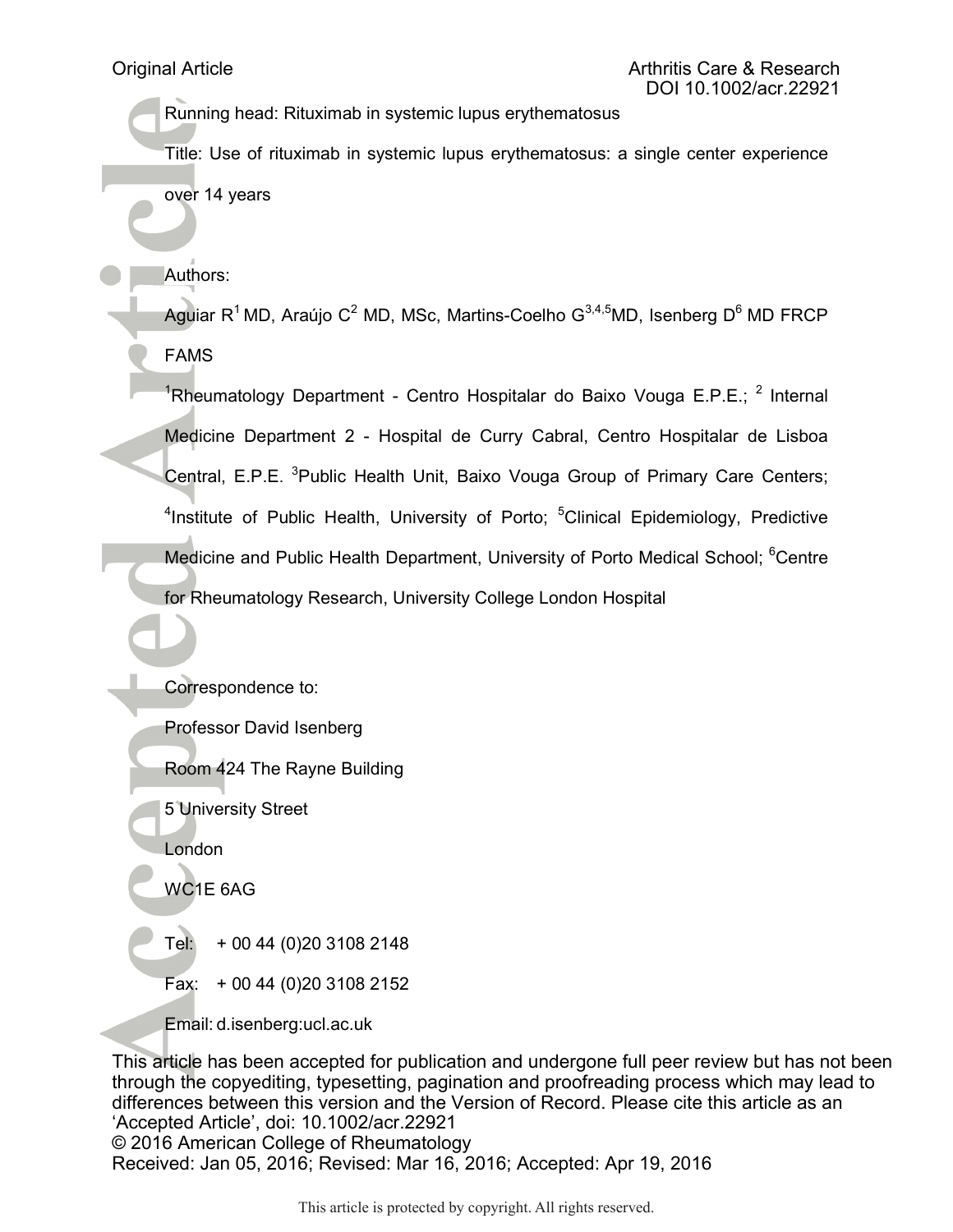Word count: 2478 words

Financial interests of the authors:

This study had no external commercial financial support. Professor Isenberg and the project were supported by the National Institute for Health Research University College London Hospitals Biomedical Research Centre. The authors gratefully acknowledge the statistical support from Dr AL Papoila and Dr M Alves from the Epidemiology and Statistics Unit, Research Centre of Centro Hospitalar de Lisboa Central.

Acce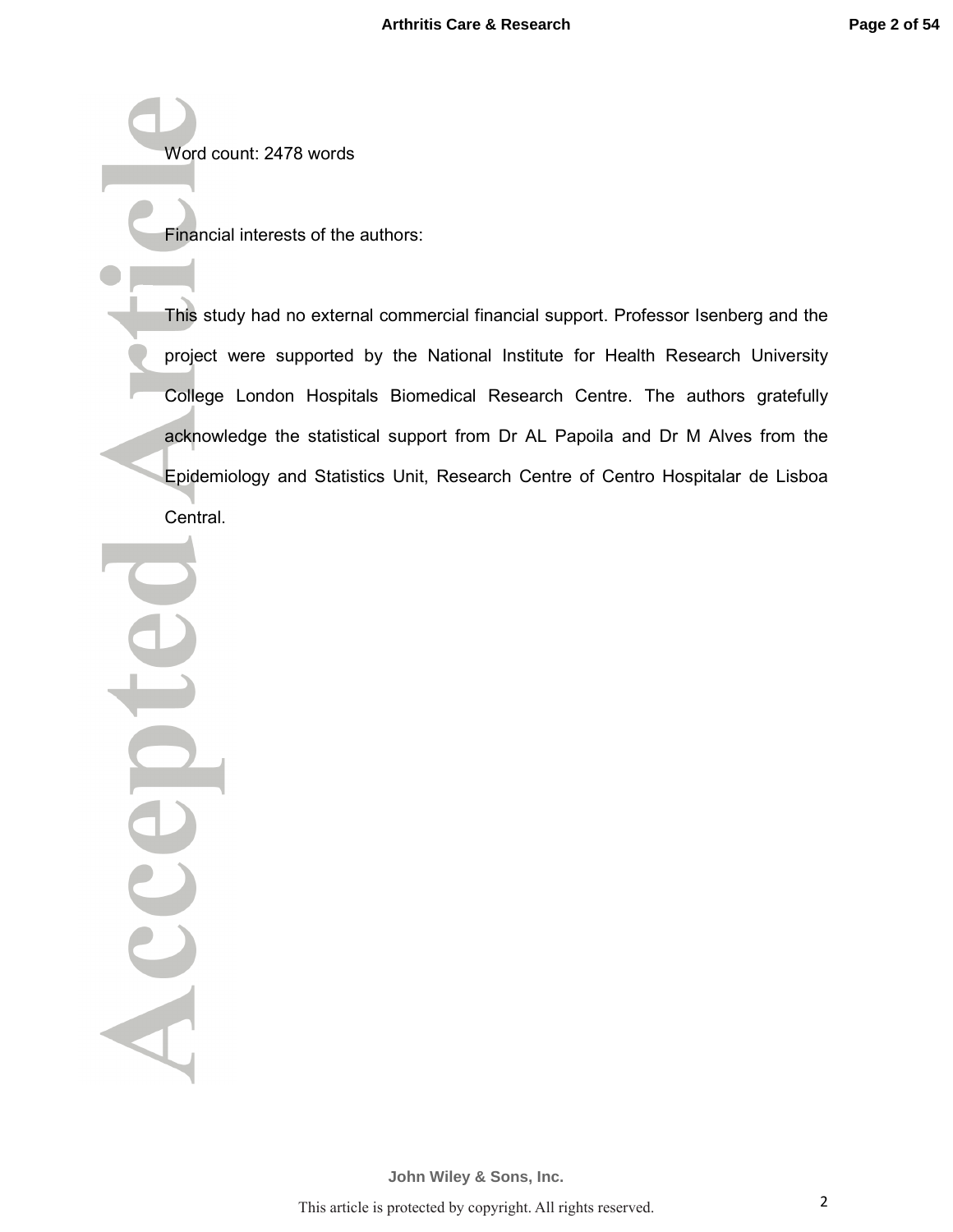### **Abstract**

**Objectives:** To describe the clinical outcome and safety of rituximab (RTX) treatment in systemic lupus erythematosus (SLE) patients with severe manifestations or refractory to standard immunosuppressive therapy, treated at a single center.

**Methods: This was a** retrospective analysis of all patients with SLE treated with RTX at one center between June 2000 and December 2013. The clinical outcome was assessed by determining BILAG scores, anti dsDNA and C3 levels before and six months after RTX treatment. For safety analysis, adverse events and deaths were recorded.

 **Results:** Of a total of 115 patients, 93.9% were female; mean age at diagnosis was 26.39±11.90 years: mean disease duration at first RTX treatment was 91.96±84.80 months. A BILAG score variation of -11.26±11.38 (p<0.001) was recorded six months after first RTX treatment; 40% of patients had a complete response and 27% had a partial response; in 36.5% of patients, C3 levels increased over 25%, and in 33.5% dsDNA levels decreased over 50%. Depletion of CD19+ cells was achieved in 94.0% of patients. Hypogammaglobulinemia was detected in 14.9% of patients, with significant reduction for  $\lg M$  (p<0.001) and  $\lg G$  (p=0.001) levels. Severe infections, infusion-related and hypersensitivity reactions occurred in 7%, 3.5% and 2.6% of patients. Of the 115 patients, 62 patients had repeated RTX treatments, with an average number of 1.95±1.17 cycles per patient and a mean interval between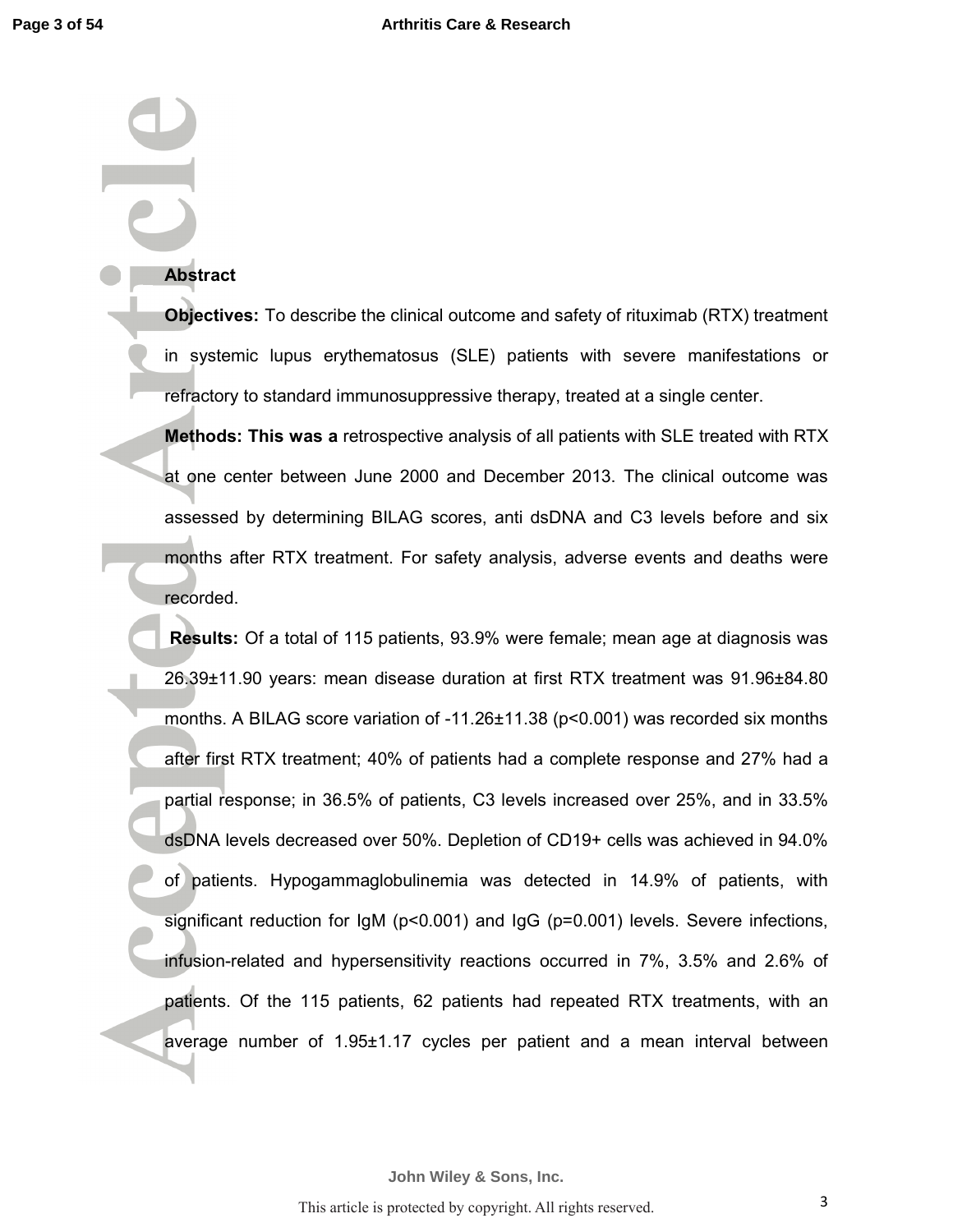infusions of 21.44±20.11 months. At the end of follow-up, 11 patients were deceased;

6 had cardiovascular events.

**Conclusion:** RTX treatment was effective in decreasing disease activity, with low incidence of adverse effects.

Acce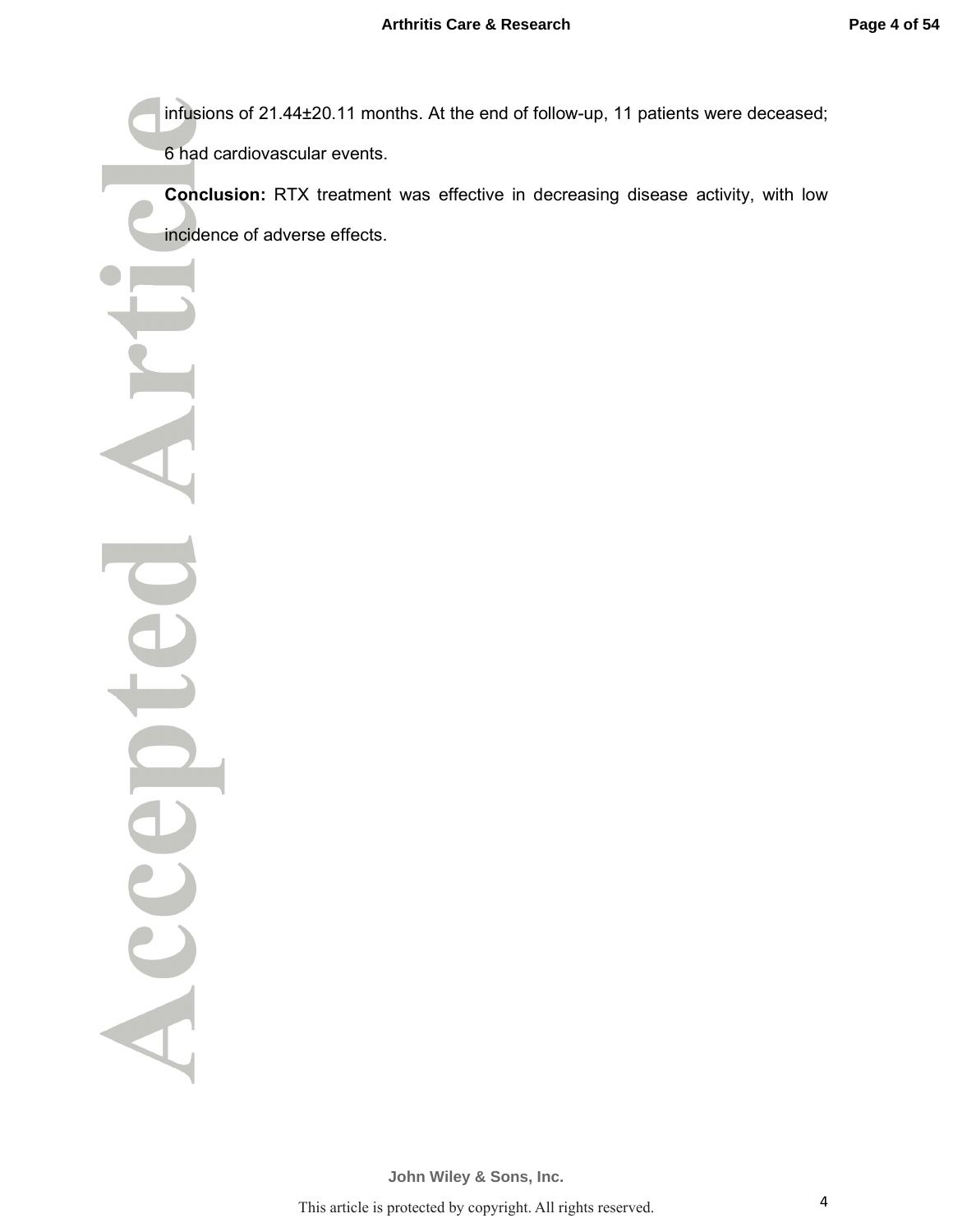# **Significance and Innovations**

Acce

• There is a notable absence of long-term follow-up studies about lupus patients treated with B-cell depletion [BCD] using Rituximab.

We address this gap providing up to 14 years of follow-up data on >100 SLE patients that we have treated with BCD. To our knowledge, this is the largest single center experience ever reported.

• Rituximab was an effective and safe alternative in the treatment of patients with severe or refractory SLE, demonstrating that, although not formally approved, it should remain an option in the treatment of such patients.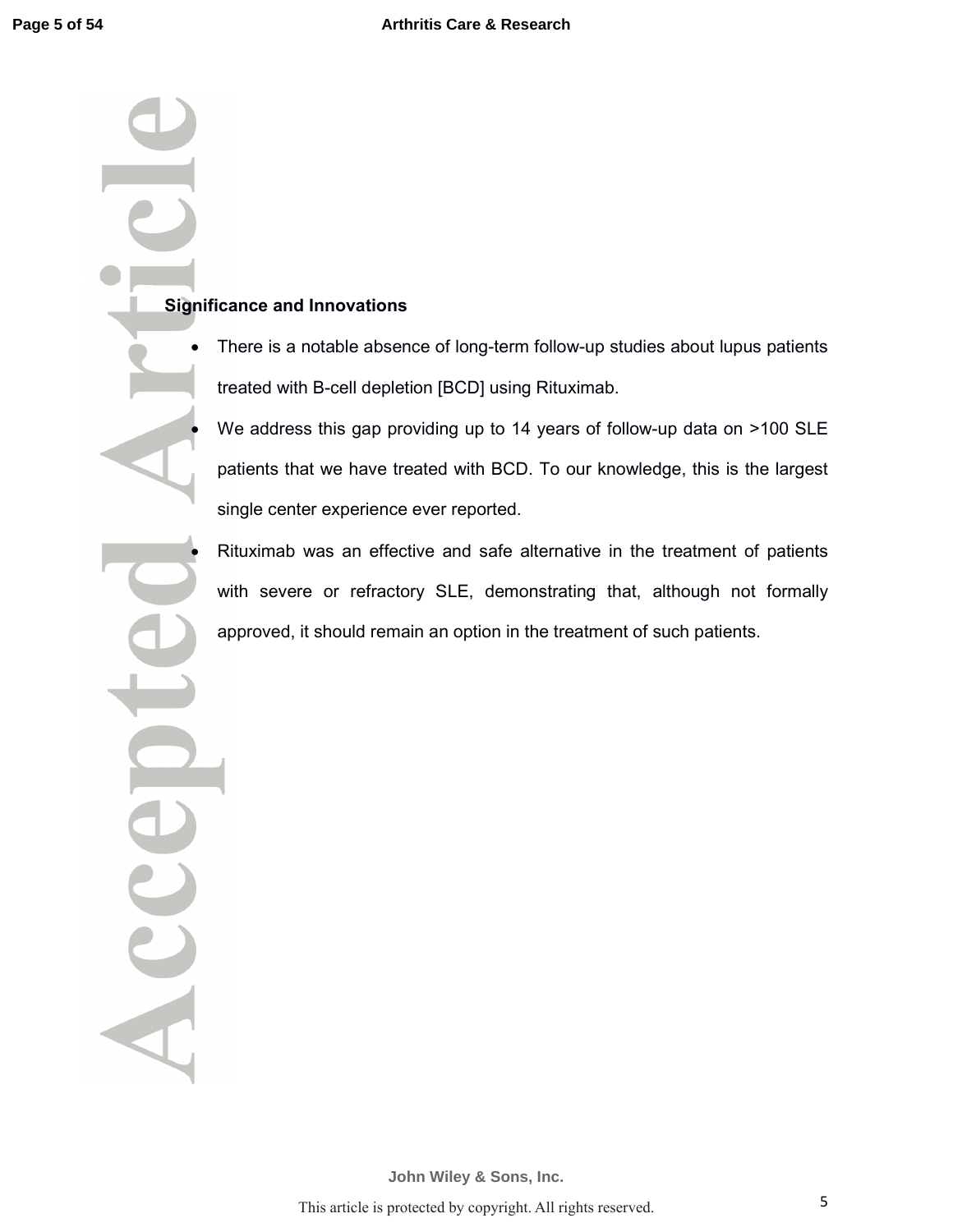## **Introduction**

Systemic lupus erythematosus (SLE) is an autoimmune disorder, which may potentially affect any organ, by inducing the production of pathogenic autoantibodies directed against cell components and the deposition of immune complexes. The therapeutic approach relies on the use of corticosteroids and other immunosuppressive agents, depending on the disease features. However, the rationale for the use of those agents comes mainly from uncontrolled studies, and only in 2008 a EULAR task force gathered some evidence-based core recommendations on the management of  $SLE<sup>1</sup>$ . More recently, the first treat-to-target recommendations were published<sup>2</sup>; however, the role of the available therapies was not discussed.Rituximab (RTX) is a chimeric monoclonal antibody that targets CD20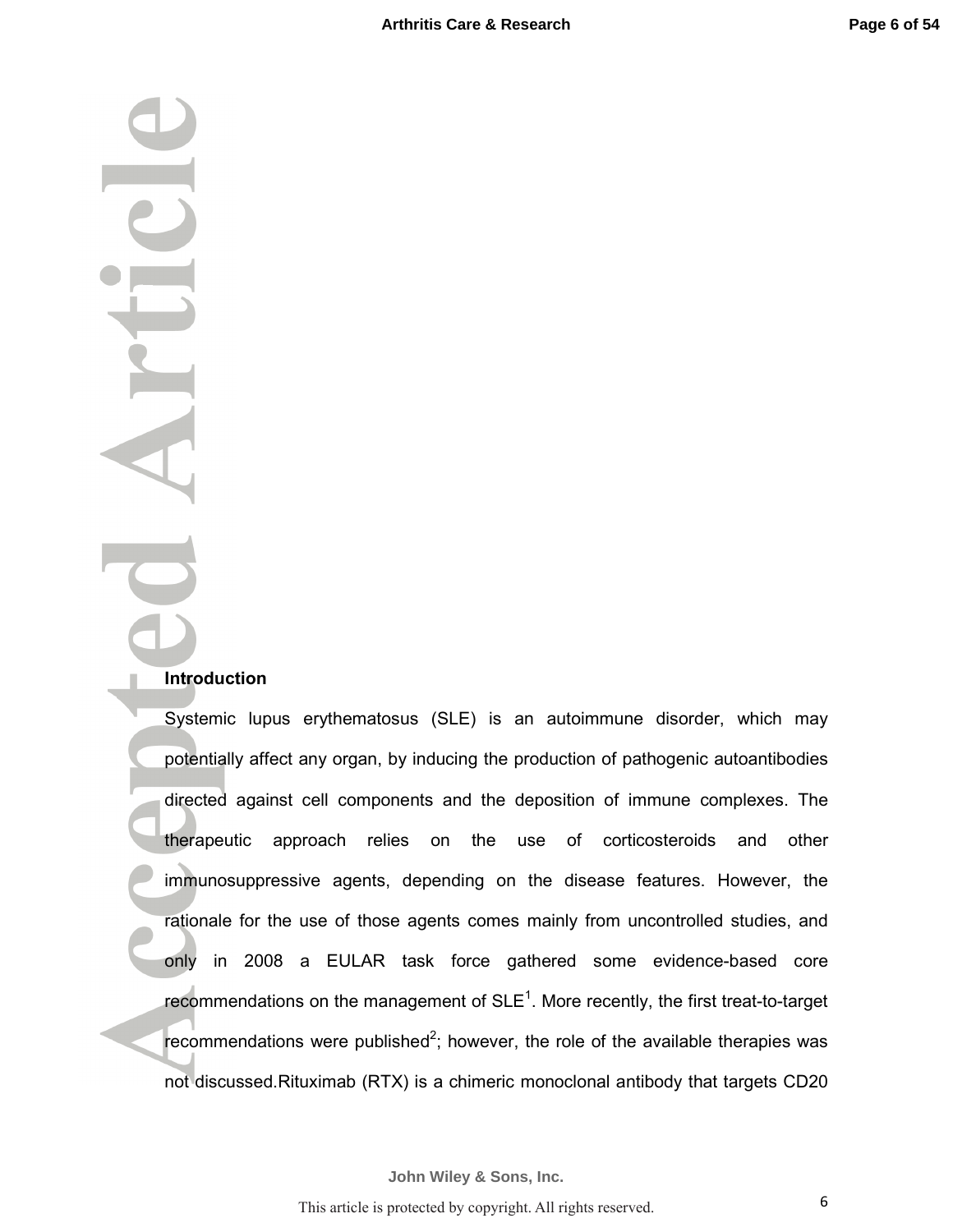### **Arthritis Care & Research**

positive B cells, directly inducing apoptosis or promoting antibody or complement dependent cell toxicity $3$ .

Two double-blind controlled trials have assessed the efficacy of RTX in the treatment of SLE.

The EXPLORER trial<sup>4</sup> was a phase II/III randomized, double-blind, placebo-controlled trial, which evaluated the efficacy and safety of RTX against placebo in the treatment of 257 patients with moderate to severe SLE, excluding lupus nephritis patients. Although a significant improvement was noted in immunologic parameters such as CD19+ B lymphocyte count, anti dsDNA antibody levels and complement level in RTX-treated patients, the study failed to meet the primary endpoint of superiority of RTX.

The LUNAR trial<sup>5</sup>, a phase III randomized controlled trial, evaluated the efficacy of RTX in the treatment of 144 patients with class III/IV lupus nephritis, concomitantly with mycophenolate mofetil (MMF) and corticosteroids or versus MMF, corticosteroids and placebo. As in the EXPLORER trial<sup>4</sup>, RTX achieved B cell depletion and improvement in anti dsDNA antibody and complement levels, but showed no superiority of RTX.

However, a review<sup>6</sup> and many further retrospective and open label studies<sup>7-11</sup> suggested that RTX is effective and safe in the treatment of moderate to severe SLE when standard treatments have failed. Some recent studies showed RTX might be a useful steroid-sparing agent in patients with lupus nephritis<sup>12-13</sup> and in newly diagnosed patients<sup>14</sup>.

RTX was first used as an alternative in the treatment of refractory SLE at University College London Hospital in 2000; the clinical outcome of the first fifty patients was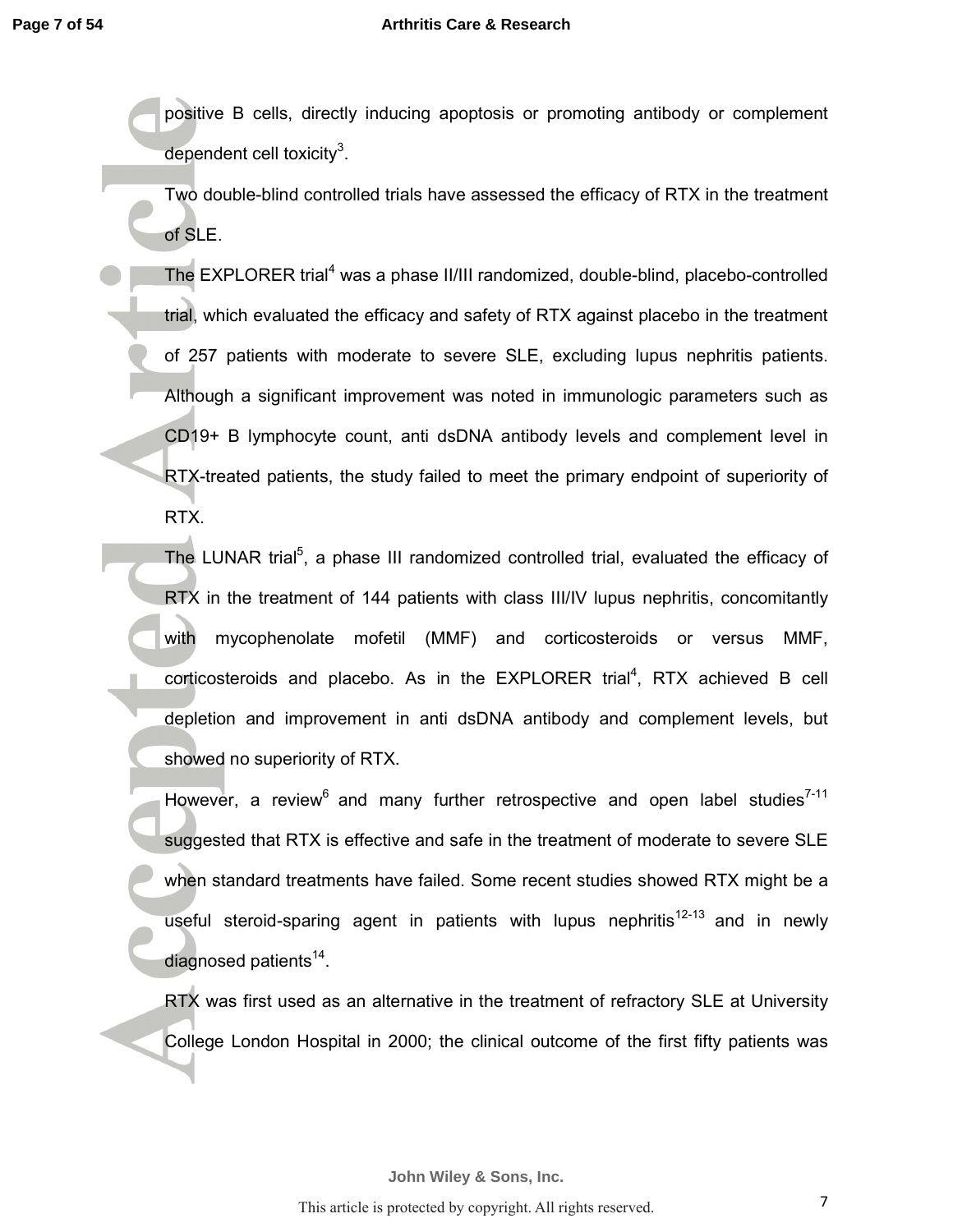published in 2009<sup>7</sup>, as well as a later assessment looking at the outcome in relation to duration of B-cell depletion<sup>15</sup>.

The objective of this retrospective study was to examine data on the efficacy and long-term safety of RTX in patients with lupus at this center over a 14-year period of time.

### **Patients and methods**

### *Study Design*

This is a single center in-depth retrospective analysis of all patients diagnosed with SLE treated with RTX at the University College of London Hospital (UCLH), between June 2000 and December 2013 and followed for up to 14 years.

# *Participants*

We enrolled the patients through the UCLH Rheumatology Unit database of all the SLE patients treated with RTX.

The treatment protocol consisted on two infusions of 1 g of RTX, two weeks apart, with a combination of methylprednisolone (100–250 mg), anti-histamines and, up to 2007, 500–750 mg of cyclophosphamide. After 2007 we reduced the cyclophosphamide to a single infusion (following the first dose of RTX). Following Bcell depletion [BCD] the patients continued on hydroxychloroquine and, wherever possible, a reducing dose of corticosteroids. Invariably any immunosuppressive drugs being prescribed at the time of BCD were stopped until the B-cells had returned and the patients started to flare. CD19 counts and total immunoglobulin levels were monitored approximately every 2 months post-BCD until the CD19<sup>+</sup> B-cell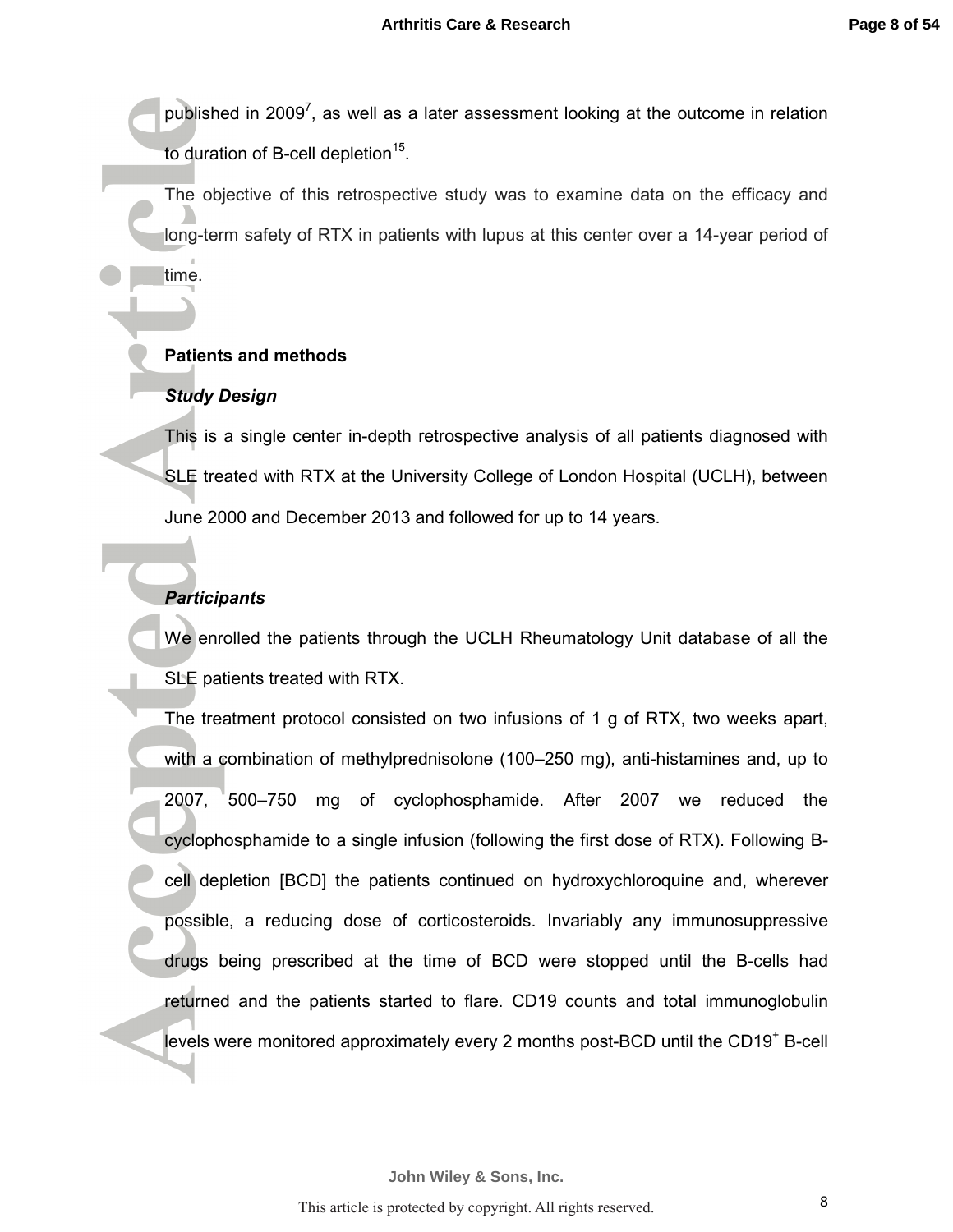count was back to normal. As this study is an audit, it did not require hospital ethics committee approval.

# *Data collection*

The clinical records of all patients enrolled were reviewed for gender, ethnicity, age at presentation, disease duration at first RTX treatment, previous immunosuppressant treatments, indication for RTX treatment, response to RTX treatment after 6, 12, 18 and 24 months, follow-up time after RTX treatment.

Other data collected included anti dsDNA antibody and C3 levels before and 6 months after RTX infusions. Both parameters were measured at the UCLH laboratory. Anti-dsDNA titers were evaluated by ELISA  $[n \le 50 \text{ u/m}]$  and C3 levels  $[n = 1]$  $0.9 \rightarrow 1.8$ mg/l] by laser nephelometry.

Data on BCD was also recorded: acknowledgement of BCD in the first 6 months after RTX treatment was reviewed.

Adverse events, including allergic/anaphylactic reactions, hypogammaglobulinemia, infections, cardiovascular and cerebrovascular events and death were reviewed.

# *Measurements and calculations*

The indication for RTX treatment was dependent upon the severity of the organ/system involved (which was captured by BILAG assessments).

For the purpose of clinical outcome assessment, response to RTX treatment was classified according to the 'classic' BILAG score: full disease response being determined when BILAG A or B scores changed to C or D in every organ system; partial response if BILAG scores changed from A or B to C or D score in at least one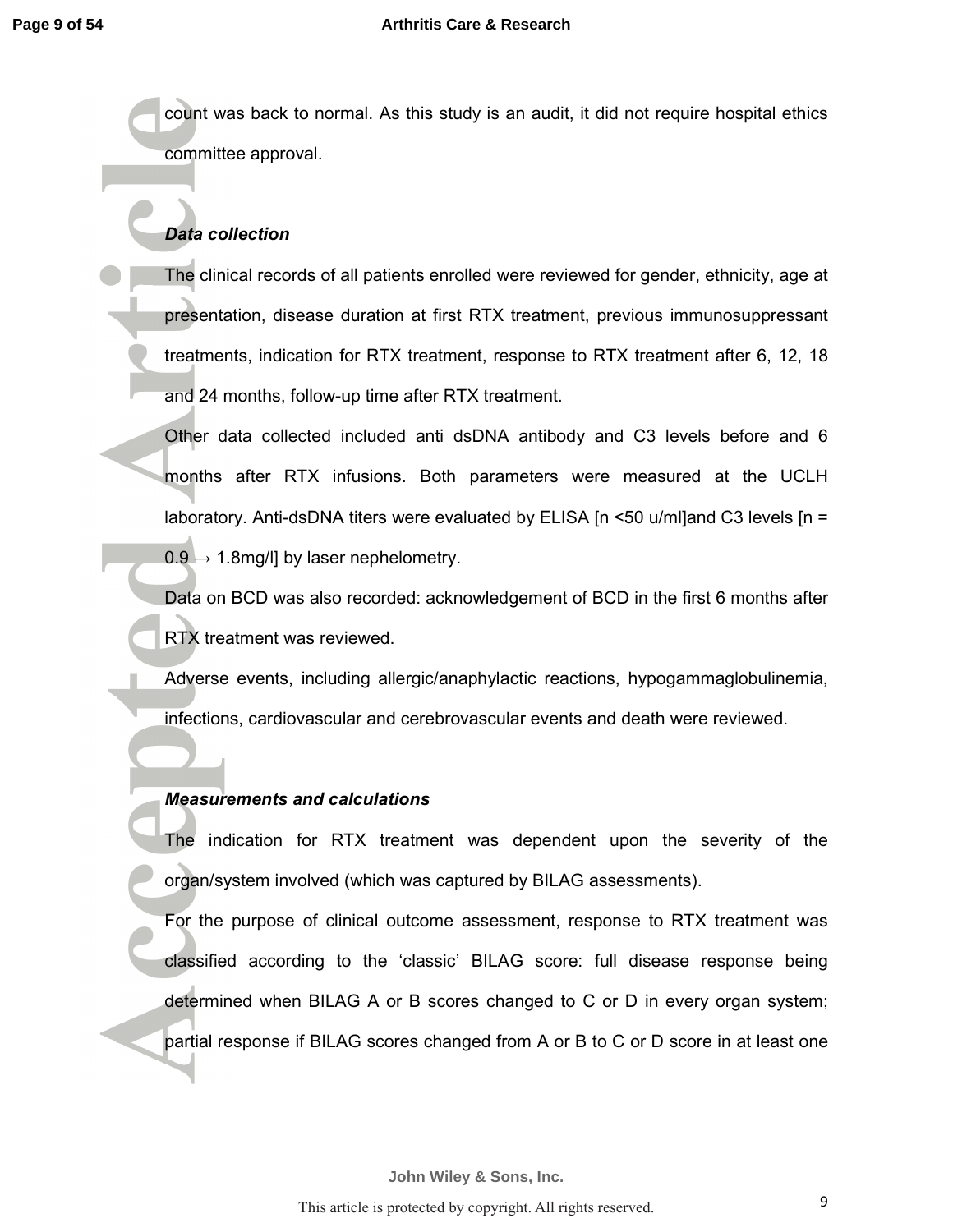organ system but with a persistent A or B score in another organ system; no improvement when a BILAG A or B score remained unchanged after treatment.

For anti-dsDNA antibody levels, the benefit of RTX treatment was recorded when a 50% reduction of the initial titer was achieved. For the C3 levels, benefit was recorded if a 25% increase occurred.

Regarding safety analysis, the proportion of patients with adverse reactions was recorded. Adverse events were divided into the following categories: severe infections (defined as requiring hospitalization or intravenous antibiotics), hypersensitivity reactions, infusion-related reactions and others. Hypersensitivity reactions occur when the drug is recognized as an antigen by the patient immune system; these are IgE-mediated reactions and, as such, only become evident with subsequent exposures to the culprit drug. Clinically, hypersensitivity reactions lead to urticarial, rash, angioedema, bronchospasm, hypotension, and eventually anaphylaxis. Infusion reactions usually develop during the infusion or several hours afterwards, have a mild to moderate intensity and are characterized by a complex of chills, fever, nausea, asthenia, headache, hypotension; these reactions are thought to be cytokine-dependent<sup>16</sup>. Hyponatremia-induced seizures due to cyclophosphamide, reactivation of hepatitis B, jugular thrombosis due to catheterization, abnormal liver function tests or cyclophosphamide-induced cytopenias were classified as other adverse reactions.

### *Statistical Analysis*

I

Descriptive statistics was performed in terms of mean and standard deviation in continuous variables, and in percentage with 95% confidence interval in case of discrete variables.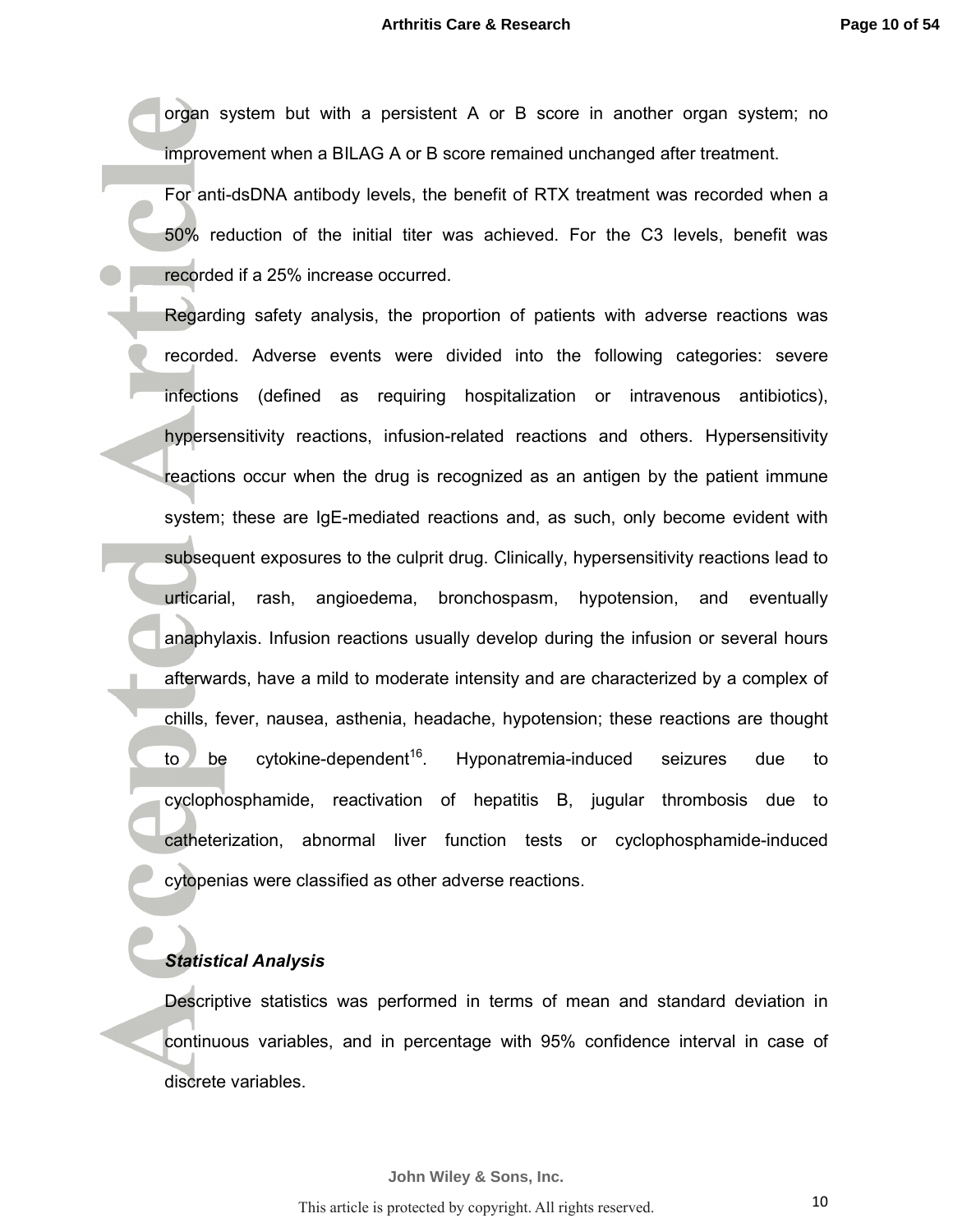#### **Arthritis Care & Research**

Statistical analysis was performed using *IBM SPSS*® *version 22.0* software. We applied paired samples Student's *t-*test to compare the values of the continue variables before and after RTX treatment; ordered and multinomial logistic regression analysis were performed to compare the number of infusions according to BILAG system involved and BILAG responses after RTX treatment in the different organ involvment. Both models included all the BILAG systems. .

We considered statistical significance at  $p < 0.05$ .

# **Results:**

# *Baseline characteristics*

Out of a total of 650 patients with an SLE diagnosis, 115 patients treated with RTX were identified after reviewing the available charts.

The baseline demographic and clinical characteristics of the patients are described in table 1.

Female gender and Caucasian ethnicity were predominant. Prednisolone and hydroxichloroquine were the most frequent previous treatments (94.8% and 70.3%, respectively), followed by azathioprine, mycophenolate mofetil, cyclophosphamide, and methotrexate; other less frequent previous therapies included cyclosporine A, intravenous immunoglobulin, dapsone, sulphassalazine, and plasma exchange.

The main disease features that motivated RTX treatment were musculoskeletal, mucocutaneous and renal involvement. Although there were 54 patients that scored A or B for hematological manifestations of the disease, most of them had mild to moderate anemia or slightly low leukocyte count, not demanding aggressive intervention.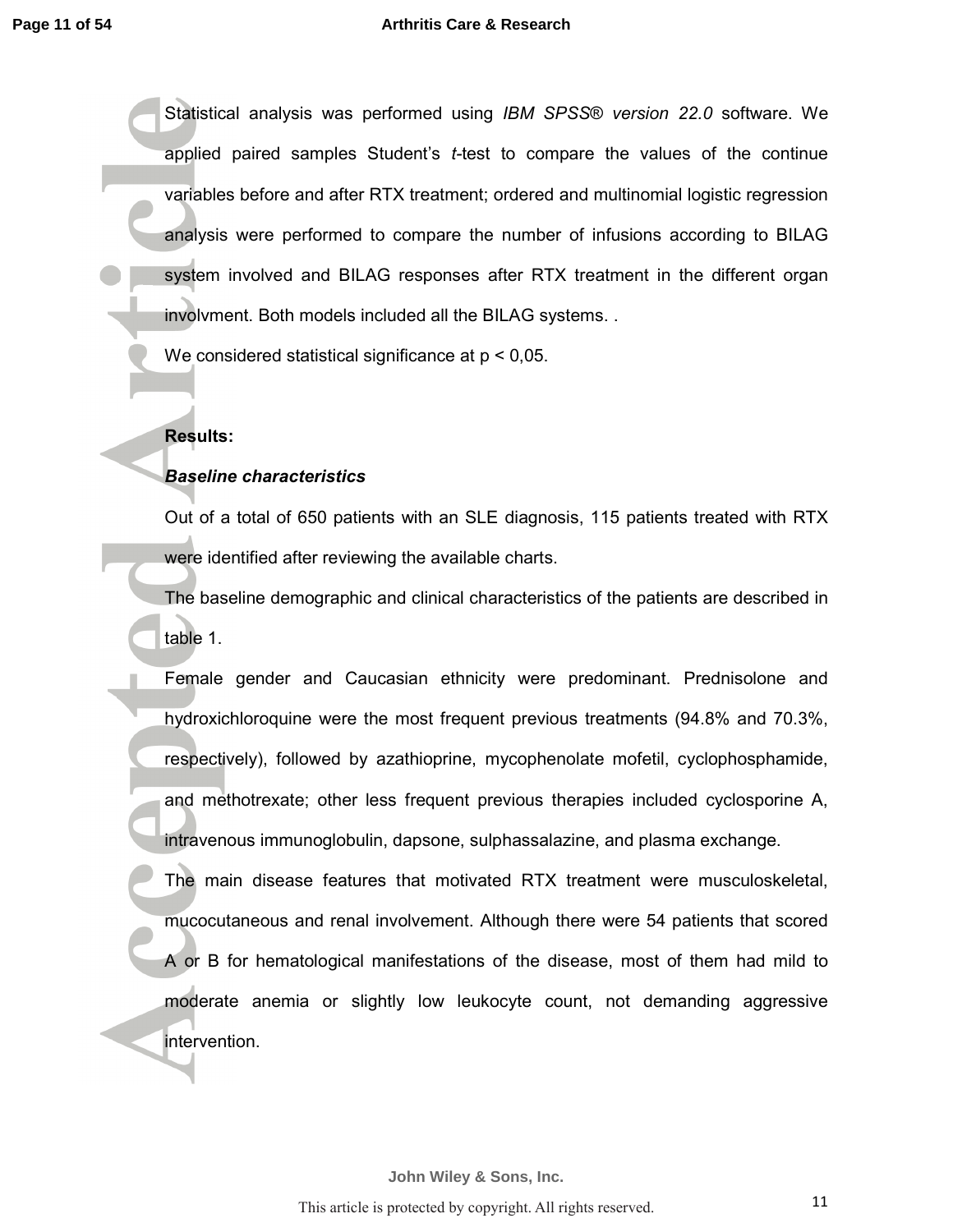Mean follow up time after the last RTX cycle was 46.03±41.10 months; four patients were lost to follow-up.

## *Rituximab infusions*

In the considered interval, among the 115 patients who had RTX treatment, 53 had only one cycle of RTX; 35 had two cycles; 14 had three cycles; and 9, 1 and 3 patients had, respectively, 4, 5 and 6 cycles. The mean number of RTX cycles was 1.95±1.18.

Mean interval between the 1<sup>st</sup> and the 2<sup>nd</sup> cycles of RTX was 23.81 $\pm$ 22.65 months. Overall mean interval between two consecutive cycles was 21.75±20.23 months.

None of the indications for the first rituximab treatment was associated with a higher number of RTX cycles (p=0.691).

The reason that led to the second RTX treatment was the same as had led to the first in 85.2% (Cl<sub>95%</sub>: 76.3-94.1%) of patients. Overall, the principal involvement that motivated re-treatment with RTX (N=109) was the same that had led to previous treatment in 79.8% (C $I_{95\%}$ : 72.3-87.4%) of cases; in 17.4% of cases, the new flare was distinct from the ones that were previously responsible for RTX treatment and a new RTX cycle was administered to prevent new flares in 2.8% of the cases.

### *Efficacy*

There was a significant decrease in BILAG score after treatment with RTX, both at first and subsequent cycles. The addressed serological markers of disease also demonstrated a significant improvement, as revealed on tables 2 and 3.

Reviewing the RTX treatment, of the six patients who were not successfully CD19+ lymphocyte depleted, only one had no response; partial and complete responses were observed in three and two patients, respectively. Overall, absence of depletion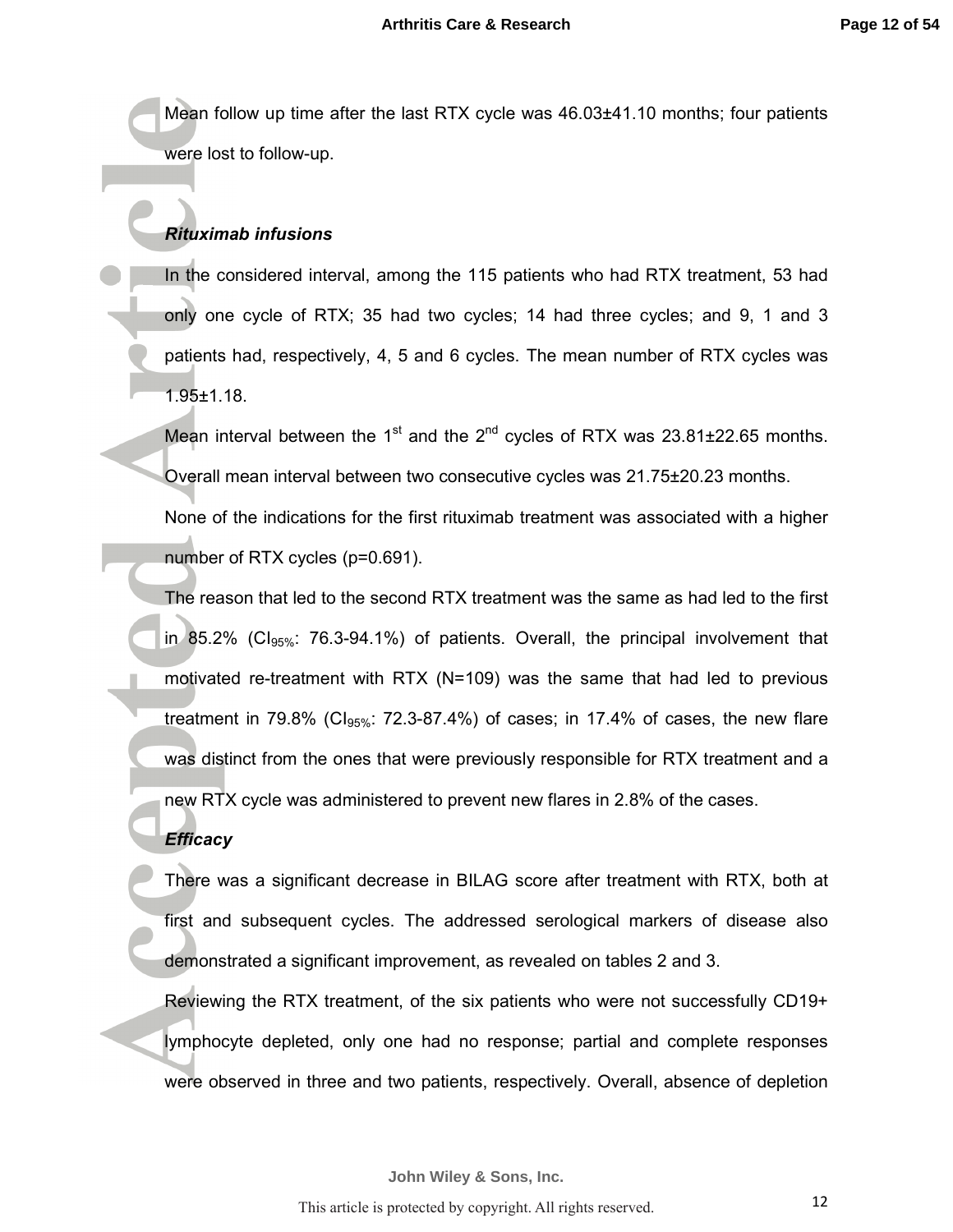and absence of response were coincident in 7 of the 15 patients who were not successfully depleted.

For RTX re-treatments (N=100), in 48% (Cl $_{95\%}$ : 38.2-57.8%) of cases, patients were still partially depleted of CD19+ lymphocytes at the time of the new cycle.

The response to therapy according to the different organs affected is shown on table 4. Musculoskeletal and renal manifestations were associated with higher response rate in our model (p=0.026 and p=0.001, respectively).

Rituximab effects on immunoglobulins (Ig A, M, G)

With respect to the first RTX treatment, a statistically significant decrease 6 months post-treatment was found both in IgM (1.26±1.05 g/L [0 months], 0.94±0.97 g/dL [6 months], p<0.001) and IgG levels (15.15±6.92 g/L [0 months], 13.52±6.84 [6 months], p<0.001). No such difference was found for IgA (p=0.112). At six months after first RTX cycle, low levels of IgA, IgG and IgM were detected, respectively, in 2.1%  $(Cl_{95\%}: 0.0-5.0\%)$ , 14.9%  $(Cl_{95\%}: 7.7-22.1\%)$  and 23.4%  $(Cl_{95\%}: 14.8-32.0\%)$  of patients (N=94).

Considering all RTX cycles, only IgM levels decreased significantly after 6 months  $(1.22\pm1.02$  g/L to 0.92 $\pm$ 0.92 g/L, p <0.001); and low IgA, IgG and IgM levels were identified, respectively, in  $3.3\%$  (Cl<sub>95%</sub>: 0.7-5.9%), 12.2% (Cl<sub>95%</sub>: 7.7-17.0%) and 27.2% (C $I_{95\%}$ : 20.7-33.7%) of patients (N=180).

# *Adverse events*

Adverse events are presented on table 5.

Four severe infections occurred in patients with low IgM levels: three infections occurred within six months after first RTX cycle (one had a soft tissue infection, one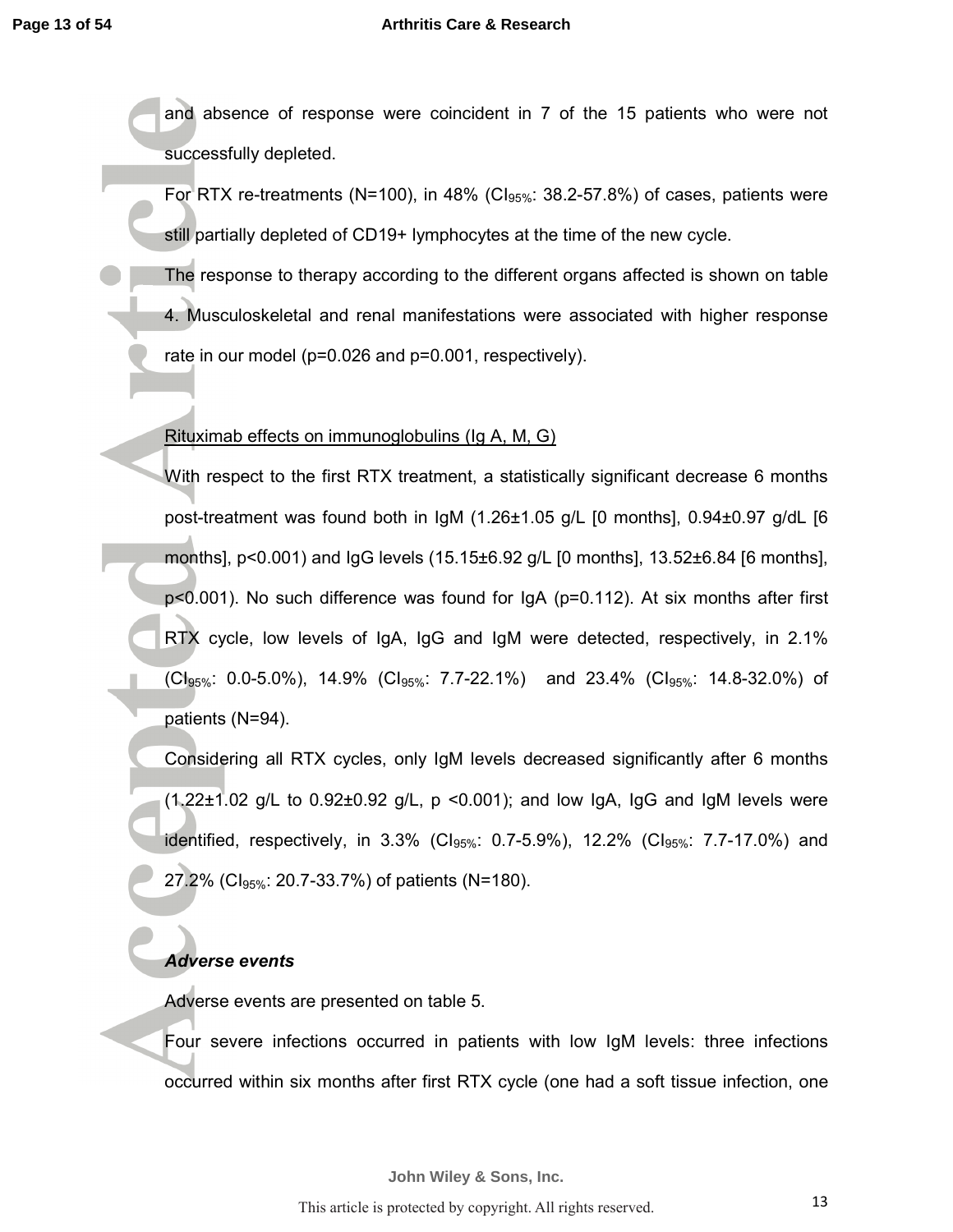gastroenteritis and one septic shock of unknown origin) and one was registered after the second RTX cycle (cystitis). Human anti-chimeric antibodies were identified in two patients — although they were not routinely investigated.

Overall, among the 224 RTX infusions, in 80.4% (Cl<sub>95%</sub>: 75.2-85.6%) no adverse events were recorded.

From 2000 to 2013, six patients had at least one cardiovascular event: one patient presented with stroke; four patients had a myocardial infarction.

During the same period, eleven patients deceased: three patients died due to disease activity; two patients committed suicide; one patient had a fatal acute respiratory distress syndrome attributed to cyclophosphamide infusion; one patient had a fatal cerebrovascular accident; one patient had a fatal myocardial infarction; and the cause of death was unknown in three patients.

### **Discussion**

Although the use of B-cell depletion in lupus in not novel, there is a marked paucity of long-term follow-up data on patients treated in this way. This study attempts to fill the gap by providing 'real world' experience on >100 lupus patients followed for periods of up to 14 years.

To our knowledge, this report analyses the largest single-center experience of the use of rituximab in SLE.

Edwards and Cambridge, were the first to suggest that since corticosteroids, cyclophosphamide and RTX were able to reduce peripheral B-cell numbers, BCD might best be achieved by combining these drugs [16]. Their studies in patients with rheumatoid arthritis fully validated this approach [17] and we extended its use to patients with lupus.  $[8, 14]$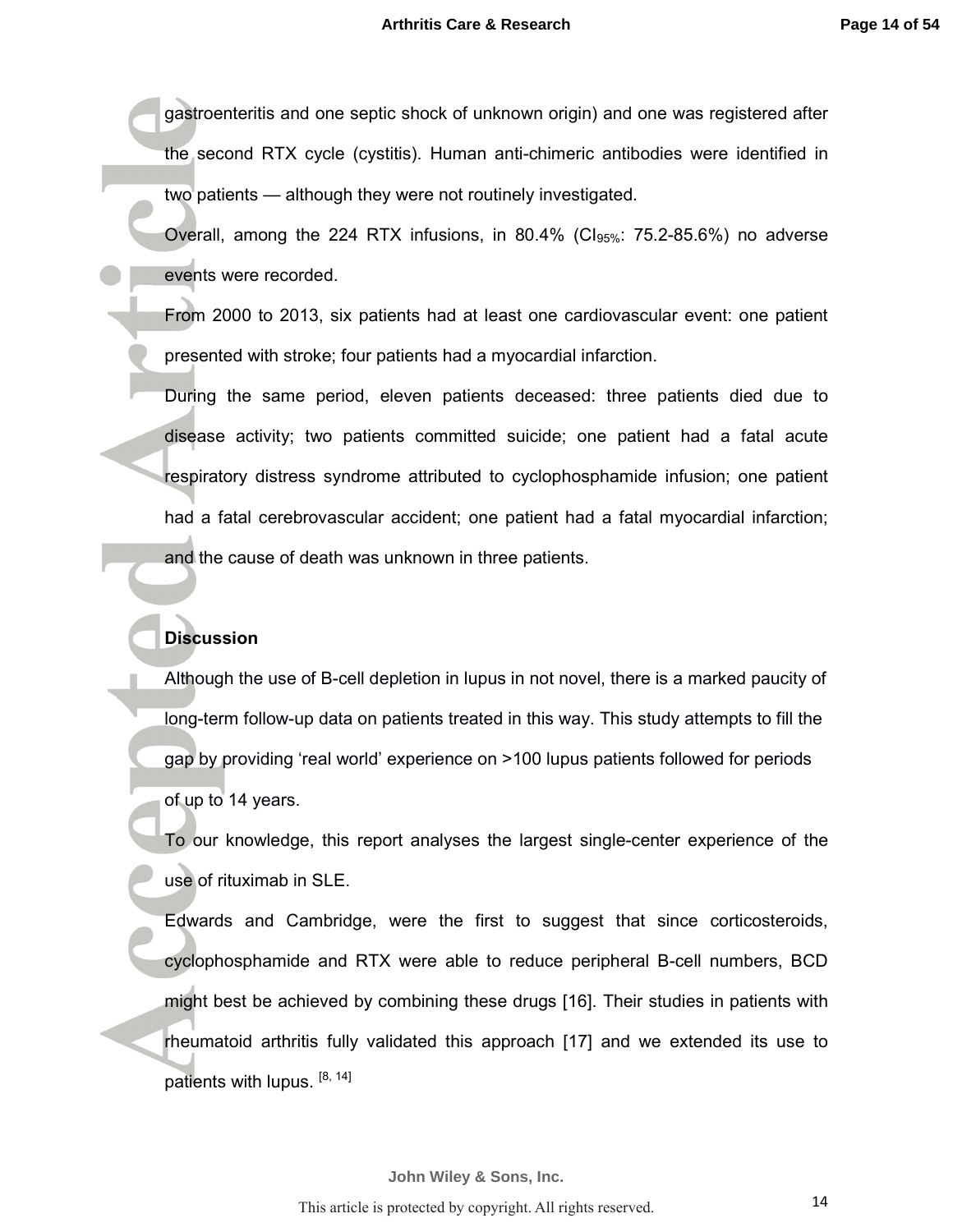### **Arthritis Care & Research**

In this cohort, the efficacy analysis was largely favorable. Most of the patients treated with RTX at UCLH presented with clinical features refractory to more than one immunosuppressive agent; however, a small minority, in recent years, was treated with RTX at the time of diagnosis, in patients with florid presentation of the disease or severe renal involvement. In any case, RTX was able to reduce disease activity, with a response rate (partial or complete response) of about 70%. The response to RTX was better in those patients with musculoskeletal and renal involvement. These data are in line with recent evidence suggesting that RTX is useful, not only in cases of lupus nephritis refractory to standard immunossuppressive agents, but also as a steroid sparing agent in the induction of remission  $12-13,19-23$ .

Notably, many of the patients who flared and needed to be re-treated with RTX were still partially depleted of CD19+ lymphocytes by the time of flare.

The safety profile was also favorable, with a low incidence of serious adverse events; in particular no patient developed multifocal leukoencepalopathy but there were serious infections, one case of reactivation of hepatitis B and one death due to an acute respiratory distress syndrome secondary to cyclophosphamide infusion. The infusion related and hypersensitivity reactions were mostly mild to moderate.

The limitations of this study have to be carefully taken into account. The cohort was highly heterogeneous in terms of affected systems, and interobserver variability has to be considered when judging BILAG scores. However, all the clinicians making the BILAG assessments were trained by one of us (DAI) and the single centre approach allows for uniformity of serological assessment. Disease duration also showed wide variability, as well as the number of previous immunosuppressive agents used.

There were some missing data, for several reasons. Firstly, four patients were lost to follow up. Some patients were not seen in the outpatient clinic at six months,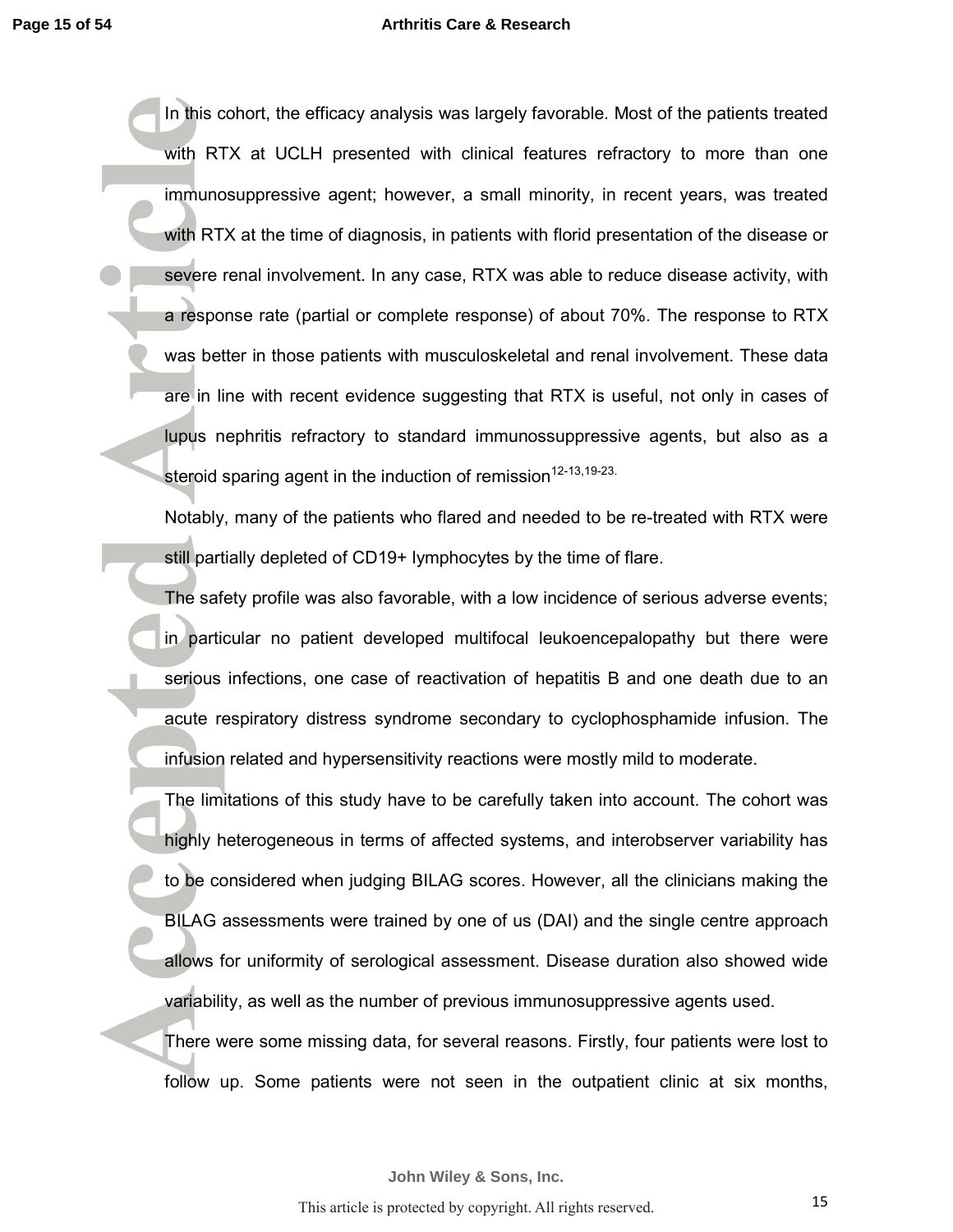therefore, clinical and laboratory data could not be easily obtained for that period. In some cases, laboratory tests were not available. Another limitation was that some patients (n=4) had the last RTX cycle less than six months before data collection.

The absence of a control group also limits the measure of efficacy and safety of RTX in SLE patients.

Even though a new anti-BlyS monoclonal antibody, belimumab, has been approved for the treatment of SLE, its role in the treatment of lupus nephritis and neuropsychiatric features has not yet been established. Long term data on efficacy and safety are still lacking for this drug.

Rituximab is the biologic agent with the most extensive off-label use in the treatment of refractory SLE and observational studies. Much published data seem to contradict the results from the two available randomized controlled trials<sup>4,5</sup>, suggesting a possible role for this drug in the treatment of SLE patients. It is notable that both the American College of Rheumatology and the European League Against Rheumatism guidelines on the treatment of lupus nephritis consider rituximab a viable therapeutic option $^{24,25}$ .

### **References:**

1. Bertsias G, Ioannidis JP, Boletis J, Bombardieri S, Cervera R, Dostal C et al. EULAR recommendations for the management of systemic lupus erythematosus. Report of a Task Force of the EULAR Standing Committee for International Clinical Studies Including Therapeutics. Ann Rheum Dis 2008;67:195–205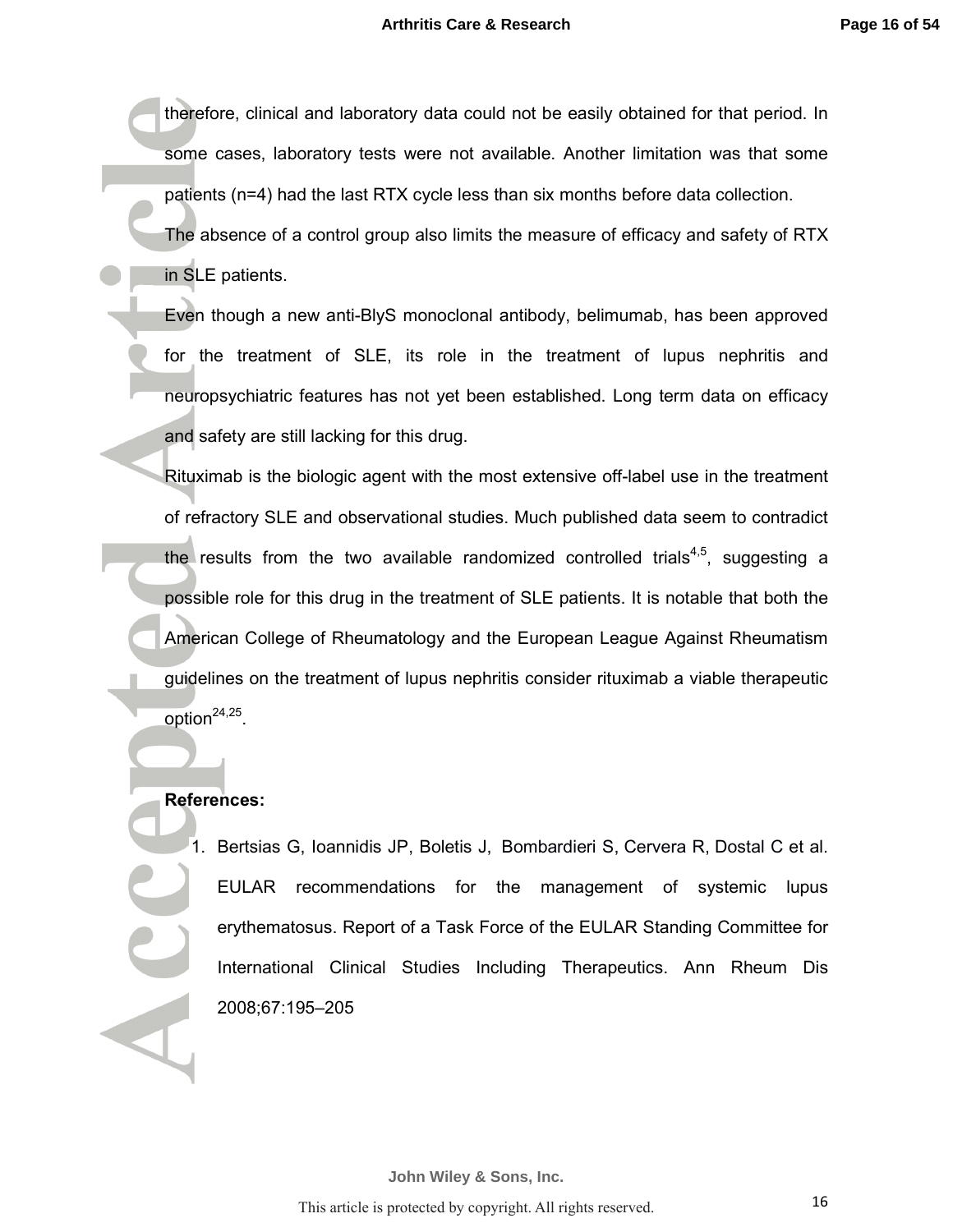- 2. van Vollenhoven RF, Mosca M, Bertsias G, Isenberg D, Kuhn A, Lerstrøm K et al. Treat-to-target in systemic lupus erythematosus: recommendations from an international task force. Ann Rheum Dis 2014; 73: 958-67.
- 3. Sanz I, Lee FE: B cells as therapeutic targets in SLE. Nat Rev Rheumatol 2010;6:326-337.
- 4. Merrill JT, Neuwelt CM, Wallace DJ, Shanahan JC, Latinis KM, Oates JC et al. Efficacy and safety of rituximab in moderately-to-severely active systemic lupus erythematosus: the randomized, double-blind, phase II/III systemic lupus erythematosus evaluation of rituximab trial. Arthritis Rheum 2010;62:222-33.
- 5. Rovin BH, Furie R, Latinis K, Looney RJ, Fervenza FC, Sanchez-Guerrero J, et al. Efficacy and safety of rituximab in patients with active proliferative lupus nephritis: the Lupus Nephritis Assessment with Rituximab study. Arthritis Rheum 2012;64:1215-1226.
- 6. Ramos-Casals M, Soto MJ, Cuadrado MJ, Khamashta MA. Rituximab in systemic lupus erythematosus: a systematic review of off-label use in 188 cases. Lupus 2009;18:767-76.
- 7. Eisenberg RA, Khan S, Stansberry J, Tsai D, Kolasinski S, Rieder E et al. An open-label safety and efficacy study of an antiCD20 antibody (rituximab, Rituxan®) for anti-B-cell therapy in the treatment of systemic lupus erythematosus. Arthritis Res Ther. 2004;6(Suppl 3):92.

8. Lu TY, Ng KP, Cambridge G, Leandro MJ, Edwards JC, Ehrenstein M et al. A retrospective seven-year analysis of the use of B cell depletion therapy in systemic lupus erythematosus at University College London Hospital: the first fifty patients. Arthritis Rheum 2009;61:482-7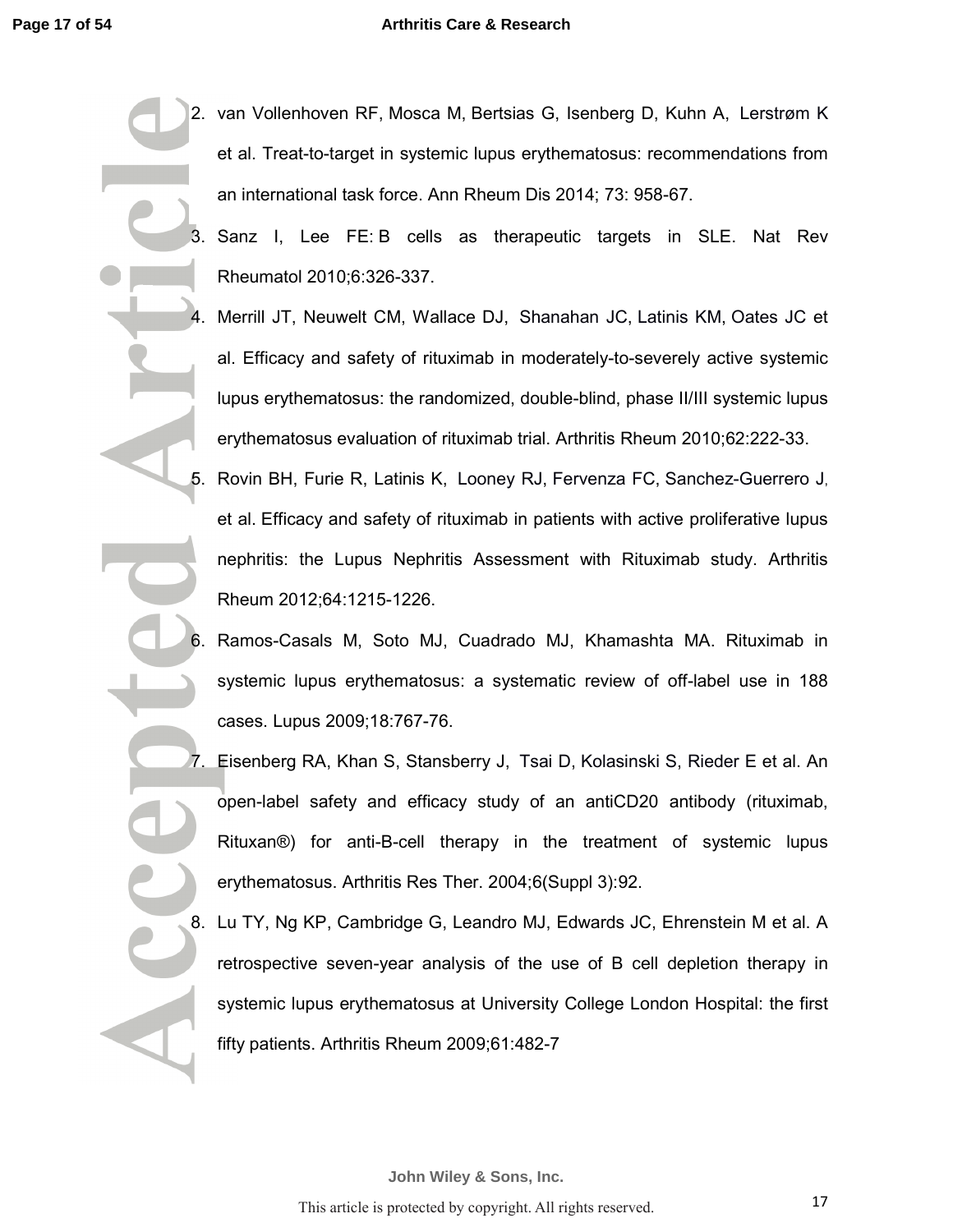- 9. Terrier B, Amoura Z, Ravaud P, Hachulla E, Jouenne R, Combe B, et al. Safety and efficacy of rituximab in systemic lupus erythematosus: results from 136 patients from the French AutoImmunity and Rituximab registry. Arthritis Rheum 2010;62:2458-66.
- 10. Witt M, Grunke M, Proft F, Aringer M, Burmester G, Chehab G, et al. Clinical outcomes and safety of rituximab treatment for patients with systemic lupus erythematosus (SLE) - results from a nationwide cohort in Germany (GRAID). Lupus 2013;22:1142-9.
	- 11. Iaccarino L, Bartoloni E, Carli L, Ceccarelli F, Conti F, De Vita S et al. Efficacy and safety of off-label use of rituximab in refractory lupus: data from the Italian Multicentre Registry. Clin Exp Rheumatol 2015;33: 449-56.
	- 12. Pepper R, Griffith M, Kirwan C, Levy J, Taube D, Pusey C, et al. Rituximab is an effective treatment for lupus nephritis and allows a reduction in maintenance steroids. Nephrol Dial Transplant 2009; 24; 37: 17-23.
- 13. Condon MB, Damien A, Pepper R, Cook HT, Levy JB, Griffith M, et al. Prospective observational single-centre cohort study to evaluate the effectiveness of treating lupus nephritis with rituximab and mycophenolate mofetil but no oral steroids. Ann Rheum Dis 2013;72:1280-6.
	- 14. Ezeonyeji AN, Isenberg DA. Early treatment with rituximab in newly diagnosed systemic lupus erythematosus patients: a steroid-sparing regimen. Rheumatology (Oxford) 2012;51:476–81.
	- 15. Dias SS, Rodriguez-Garcia V, Nguyen H, Pericleous C, Isenberg D. Longer duration of B cell depletion is associated with better outcome. Rheumatology (Oxford) 2015;54: 1876-81.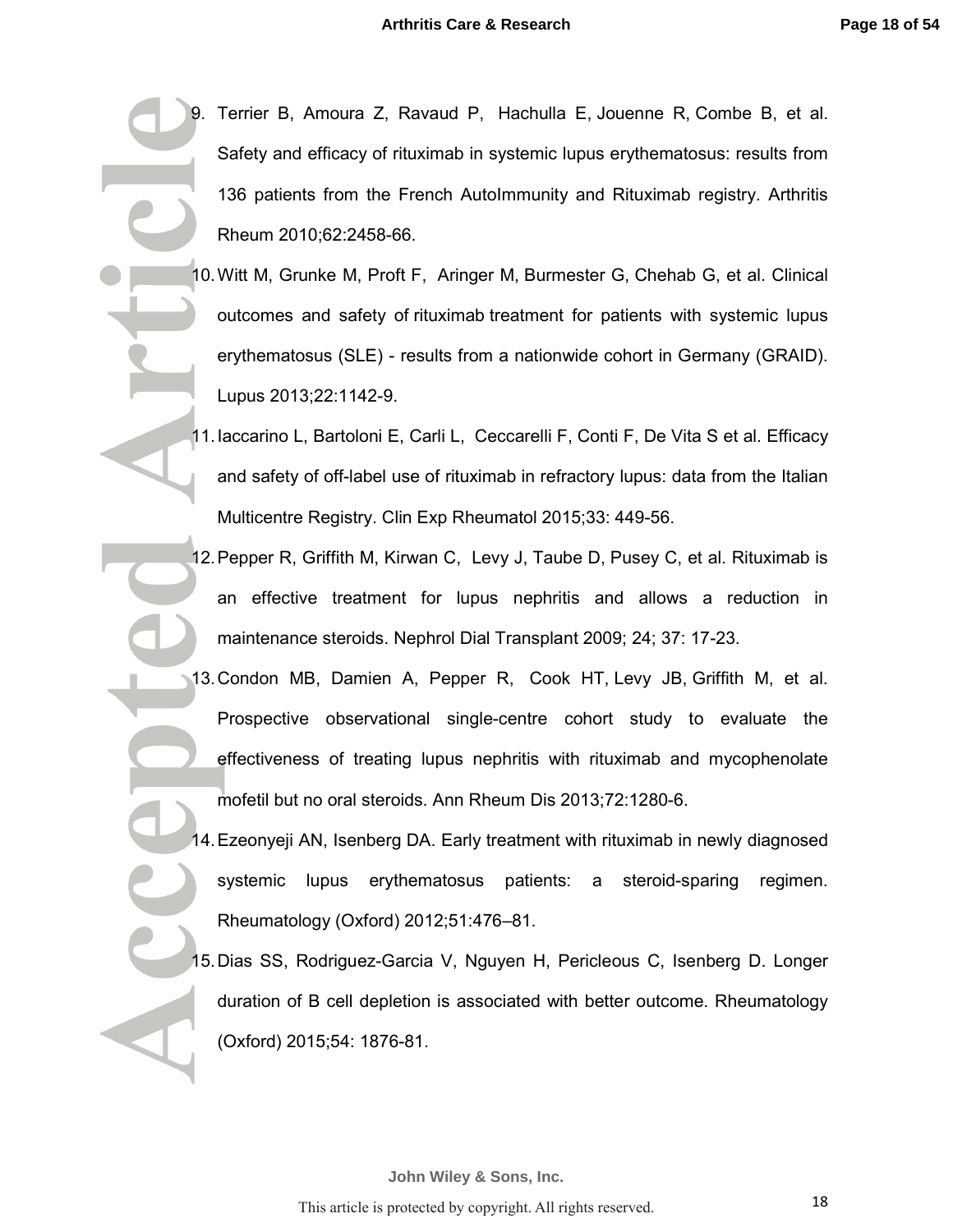### **Arthritis Care & Research**

- 16. Edwards JC, Cambridge G. Sustained improvement in rheumatoid arthritis following a protocol designed to deplete B-lymphocytes. Rheumatology 2001; 40: 205-11.
- 17. Edwards JC, Szcepanski K, Szechinski J et al. Efficacy of B-cell targeted therapy with Rituximab in rheumatoid arthritis. New Engl J Med 2004; 35: 2572-81.
- 18. Christine H. Chung. Managing premedications and the risk for reactions to infusional monoclonal antibody therapy. The Oncologist. 2008;13:725-32.
	- 19. Días-Lagares C, Croca S, Sangle S, Vital EM, Catapano F, Martínez-Berriotxoa A, et al. UK\_BIOGEAS Registry. Efficacy of rituximab in 164 patients with biopsy-proven lupus nephritis: pooled data from European cohorts. Autoimmun Rev 2012;11:357-64
- 20. Jónsdóttir T, Zickert A, Sundelin B, Henriksson EW, van Vollenhoven RF, Gunnarsson I. Long-term follow-up in lupus nephritis patients treated with rituximab--clinical and histopathological response. Rheumatology; 2013; May;52: 847-55
- 21. Moroni G, Raffiotta F, Trezzi B, Giglio E, Mezzina N, Del Papa N et al. Rituximab vs mycophenolate and vs cyclophosphamide pulses for induction therapy of active lupus nephritis: a clinical observational study. Rheumatology 2014; 53:1570-7.
- 22. Tanaka Y, Takeuchi T, Miyasaka N, Sumida T, Mimori T, Koike T et al. Efficacy and safety of rituximab in Japanese patients with systemic lupus erythematosus including lupus nephritis who are refractory to conventional therapy. Mod Rheumatol. 2015 Jun 9:1-27. [Epub ahead of print]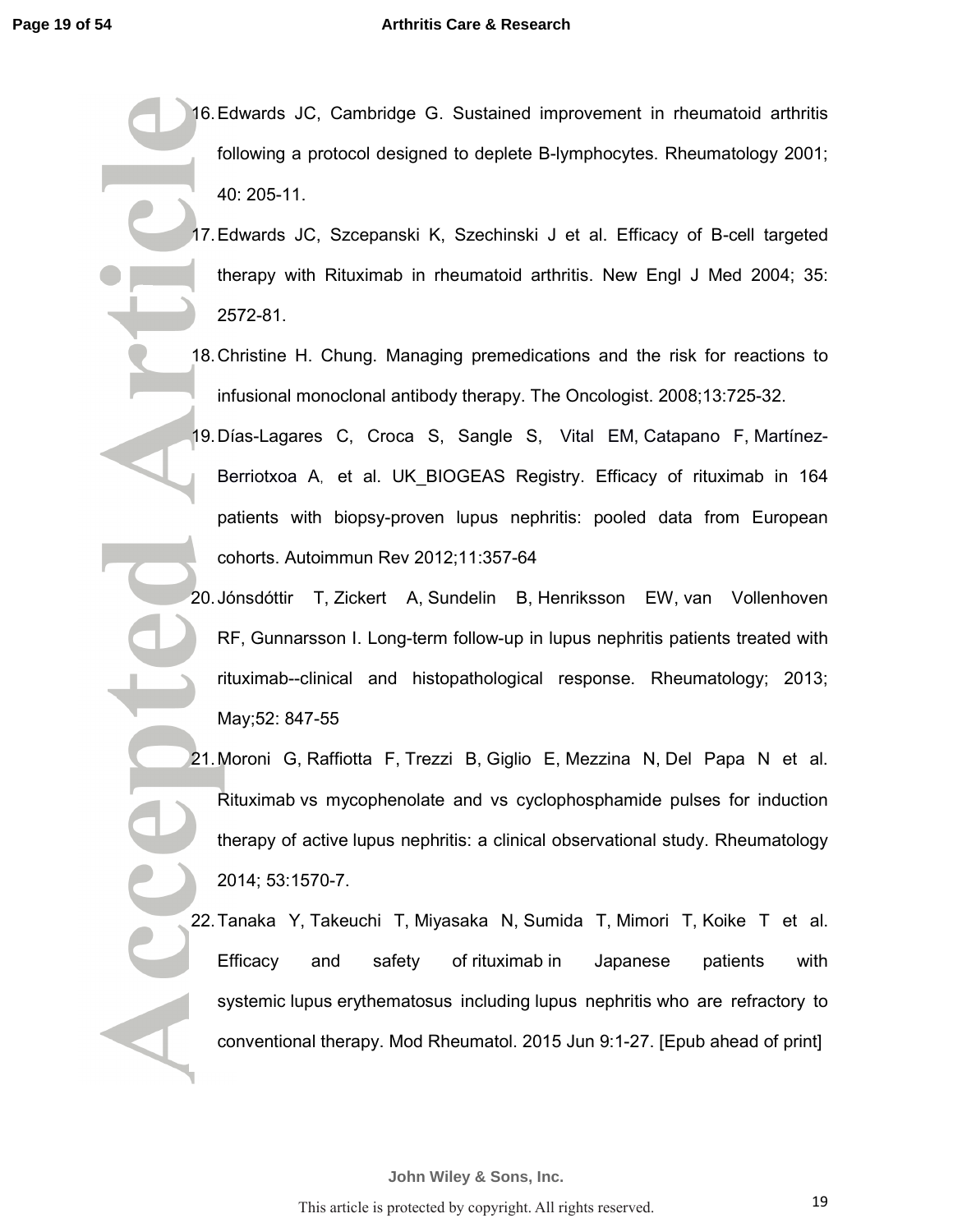- 23. Roccatello D, Sciascia S, Baldovino S, Rossi D, Alpa M, Naretto C et al. A 4 year observation in lupus nephritis patients treated with an intensified Blymphocyte depletion without immunosuppressive maintenance treatment-Clinical response compared to literature and immunological re-assessment. Autoimmunity Rev. 2015 Aug 2. pii: S1568-9972(15)00166-4. doi: 10.1016/j.autrev.2015.07.017. [Epub ahead of print]
	- 24. Hahn BH, McMahon MA, Wilkinson A, Wallace WD, Daikh DI, Fitzgerald JD et al. American College of Rheumatology Guidelines for Screening, Treatment, and Management of Lupus Nephritis. Arthritis Care Res (Hoboken). 2012;64:797-808.
	- 25. Bertsias GK, Tektonidou M, Amoura Z, Aringer M, Bajema I, Berden JH et al. Joint European League Against Rheumatism and European Renal Association–European Dialysis and Transplant Association (EULAR/ERA-EDTA) recommendations for the management of adult and paediatric lupus nephritis. Ann Rheum Dis. 2012;71:1771-82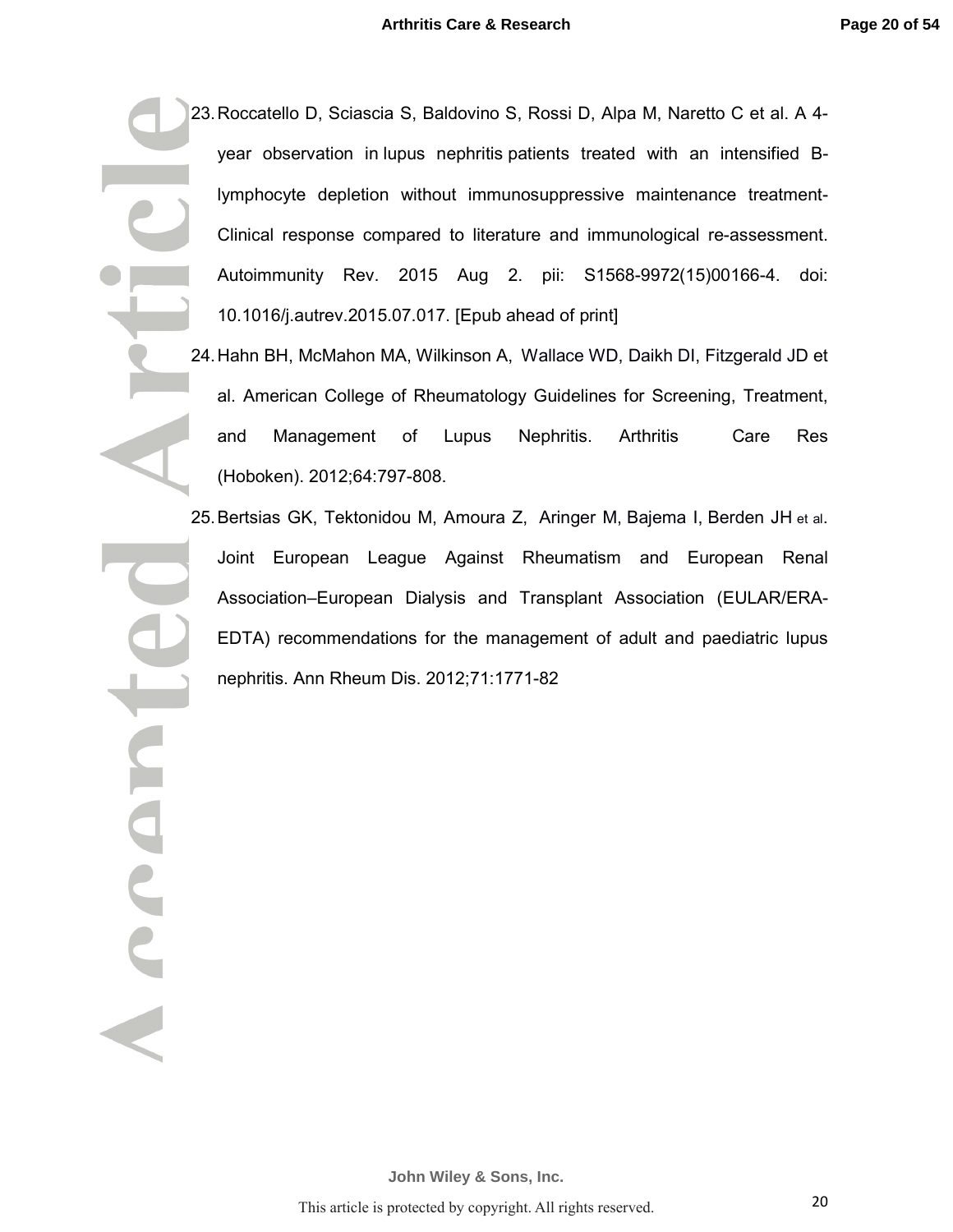| Table 1. Baseline demographic and clinical characteristics of the SLE |             |
|-----------------------------------------------------------------------|-------------|
| patients treated with RTX.                                            |             |
| <b>Epidemiological features</b>                                       |             |
| Gender (Female:Male)                                                  | 108:7       |
| Ethnicity (n)                                                         |             |
| Caucasian                                                             | 50          |
| Afro-Caribbean                                                        | 37          |
| South Asian                                                           | 20          |
| Other                                                                 | 8           |
| Mean age at diagnosis (mean ± SD, years)                              | 26.39±11.90 |
| Mean disease duration at first RTX treatment 92.00±84.80              |             |
| (mean $\pm$ SD, months)                                               |             |
| Previous treatments (n,[%])                                           |             |
| Prednisolone                                                          | 109 (94.8%) |
| Hydroxichloroquine                                                    | 90 (70.3%)  |
| Azathioprine                                                          | 74 (64.3%)  |
| Mycophenolate mofetil                                                 | 40 (34.8%)  |
| Cyclophosphamide                                                      | 39 (33.9%)  |
| Methotrexate                                                          | 35 (30.4%)  |

**John Wiley & Sons, Inc.**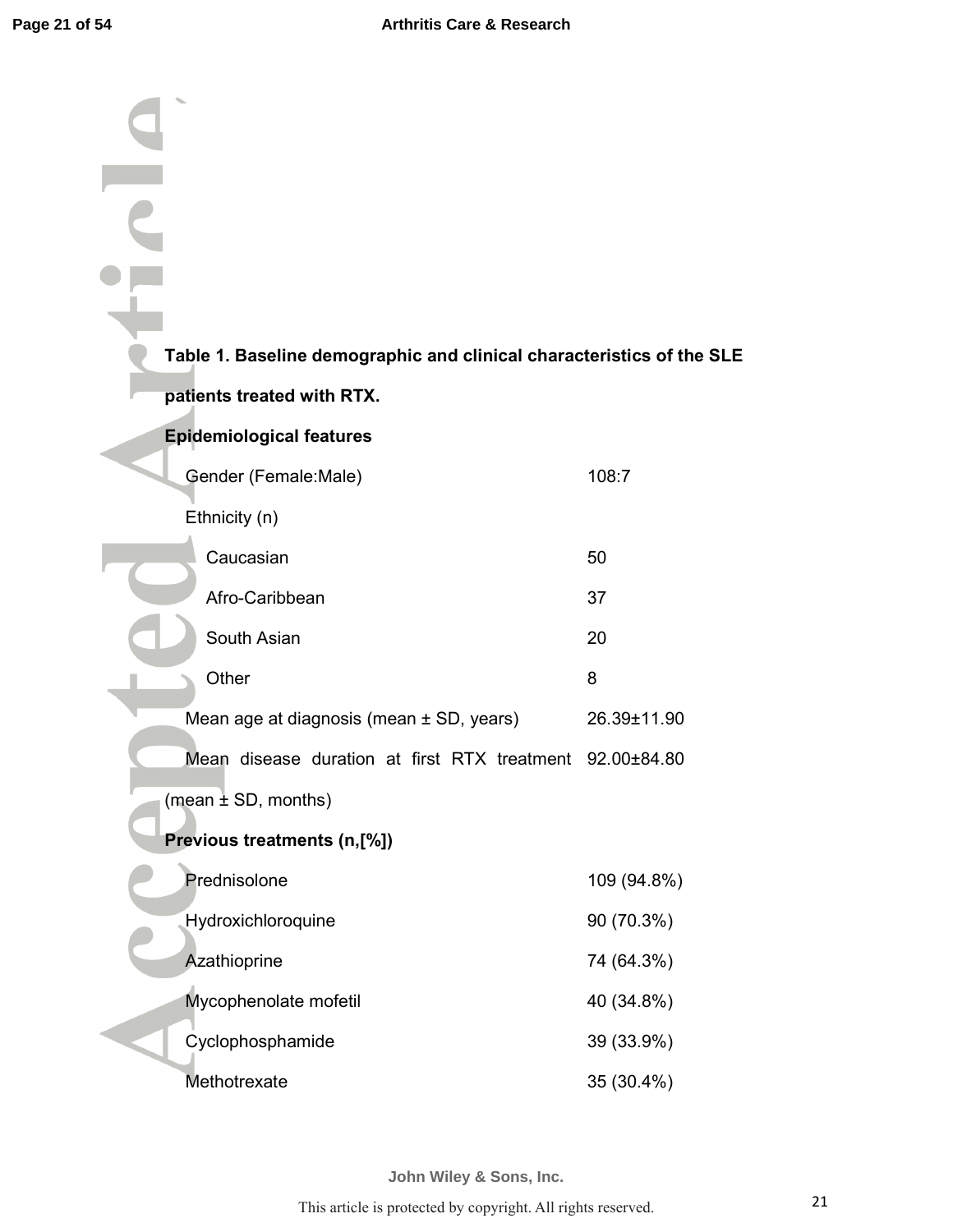| <b>Others</b>                                  | 21 (18.3%) |                |  |  |
|------------------------------------------------|------------|----------------|--|--|
| Serological characterization (n,[%])           |            |                |  |  |
| Positive antinuclear antibodies                |            | 111 (96.5%)    |  |  |
| Positive anti-Ro antibodies                    |            | 62 (53.9%)     |  |  |
| Positive anti-La antibodies                    |            | 23 (20%)       |  |  |
| Positive anti-RNP antibodies                   |            | 53 (46.1%)     |  |  |
| Positive anti-Sm antibodies                    |            | 32 (27.8%)     |  |  |
| Positive anti-cardiolipin antibodies           |            | 21 (18.3%)     |  |  |
| Anti dsDNA antibodies                          |            | 81 (70.4%)     |  |  |
| Lupus anticoagulant                            |            | 12 (10.4%)     |  |  |
| Clinical features: all BILAG score A and B (n) |            |                |  |  |
| General                                        | A          | 10             |  |  |
|                                                | B          | 23             |  |  |
| Mucocutaneous                                  | A          | 12             |  |  |
|                                                | B          | 29             |  |  |
| Neurological                                   | A          | 8              |  |  |
|                                                | B          | $\overline{4}$ |  |  |
| Musculoskeletal                                | А          | 23             |  |  |
|                                                | B          | 32             |  |  |
| Cardiovascular and respiratory A               |            | 8              |  |  |
|                                                | B          | $\overline{7}$ |  |  |
| Vasculitis                                     | A          | 3              |  |  |
|                                                | B          | 5              |  |  |
| Renal                                          | A          | 15             |  |  |
|                                                | B          | 23             |  |  |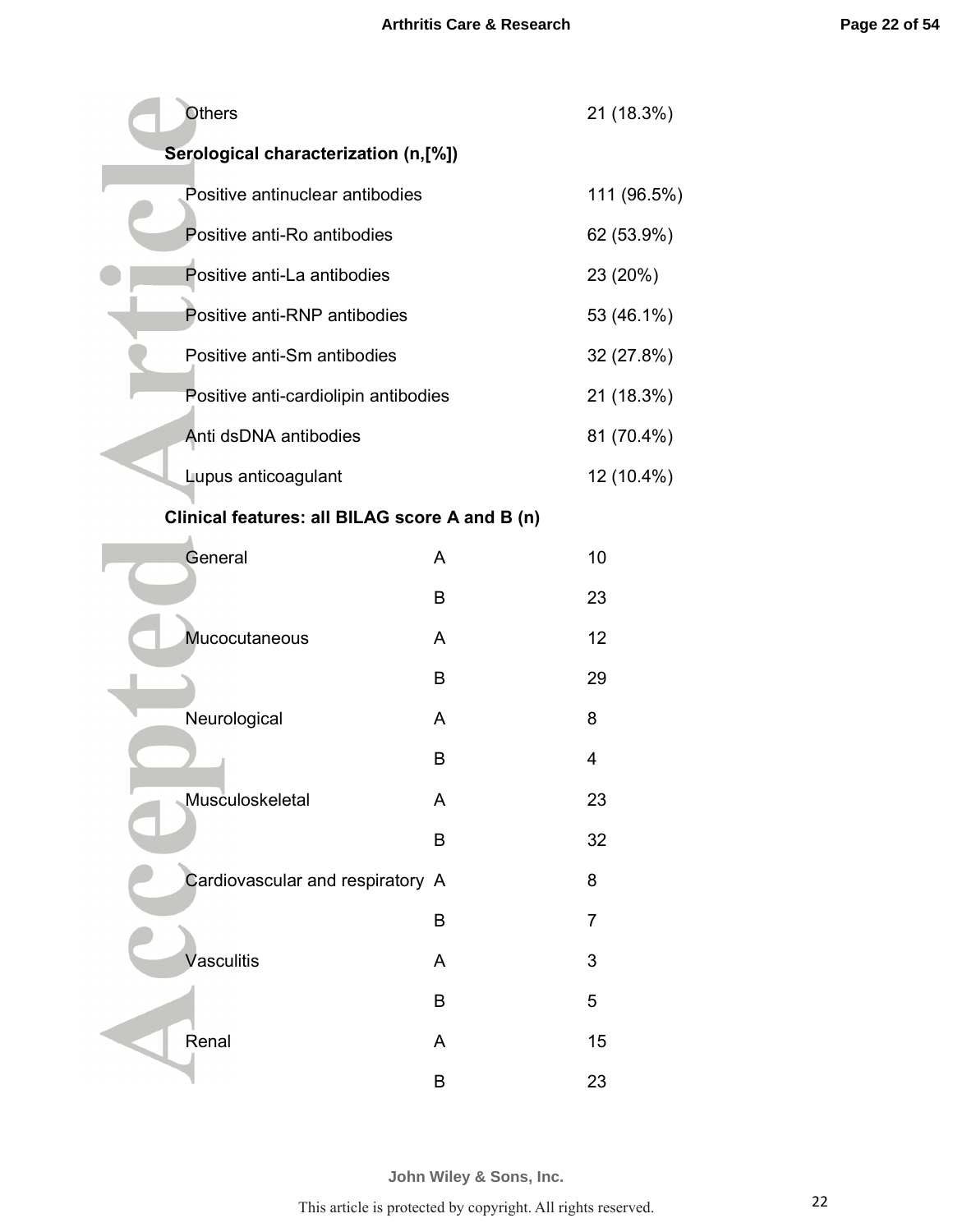| Haematological                 |                                                     | A                                                                            | 8                   |         |
|--------------------------------|-----------------------------------------------------|------------------------------------------------------------------------------|---------------------|---------|
|                                |                                                     | B                                                                            | 46                  |         |
| <b>Disease activity</b>        |                                                     |                                                                              |                     |         |
| Mean BILAG score (mean±SD)     | 18.29±10.62                                         |                                                                              |                     |         |
|                                | Mean anti dsDNA (mean $\pm$ SD, unit) (n < 50 U/ml) | 712.60±1410,80                                                               |                     |         |
|                                | Mean C3 (mean $\pm$ SD, unit) (n = 0.9 -1.8mg/L)    | $0.79 \pm 0.34$                                                              |                     |         |
|                                |                                                     | Table 2. Mean BILAG score, C3 level and dsDNA titer at baseline and 6 months |                     |         |
| after RTX therapy.             |                                                     |                                                                              |                     |         |
|                                | 1 <sup>st</sup> RTX cycle                           |                                                                              |                     |         |
|                                | <b>Baseline</b>                                     | After 6 months                                                               | Δ                   | p       |
| <b>BILAG</b> score 18.29±10.62 |                                                     | $6.79 \pm 5.55$                                                              | $-11.22 \pm 11.330$ | p<0.001 |
| $(N=109)$                      |                                                     |                                                                              |                     |         |
| $C3(N=103)$                    | $0.79 \pm 0.03$                                     | $0.95 \pm 0.03$                                                              | $0.16 \pm 0.03$     | p<0.001 |
| Anti                           |                                                     | dsDNA 712.60±1410.80 478.06±1572.33 -243.36±141.32                           |                     | p<0.001 |
| $(N=105)$                      |                                                     |                                                                              |                     |         |
| Any RTX cycle                  |                                                     |                                                                              |                     |         |
|                                | <b>Baseline</b>                                     | After 6 months                                                               | Δ                   | p       |
| <b>BILAG</b><br>score          | 16,18±8,91                                          | $6,83{\pm}4,95$                                                              | $-9,23 \pm 10,45$   | p<0.001 |
| $(N=206)$                      |                                                     |                                                                              |                     |         |
| C3 (N=192)                     | $0.89 \pm 0.36$                                     | $0.96 \pm 0.33$                                                              | $0.20 \pm 1.16$     | p<0.001 |
| Anti                           | dsDNA 619.73±1197.61                                | 486.60±1461.16                                                               | $-125.56$           | p<0.001 |
| $(N=199)$                      |                                                     |                                                                              | ±1237.30            |         |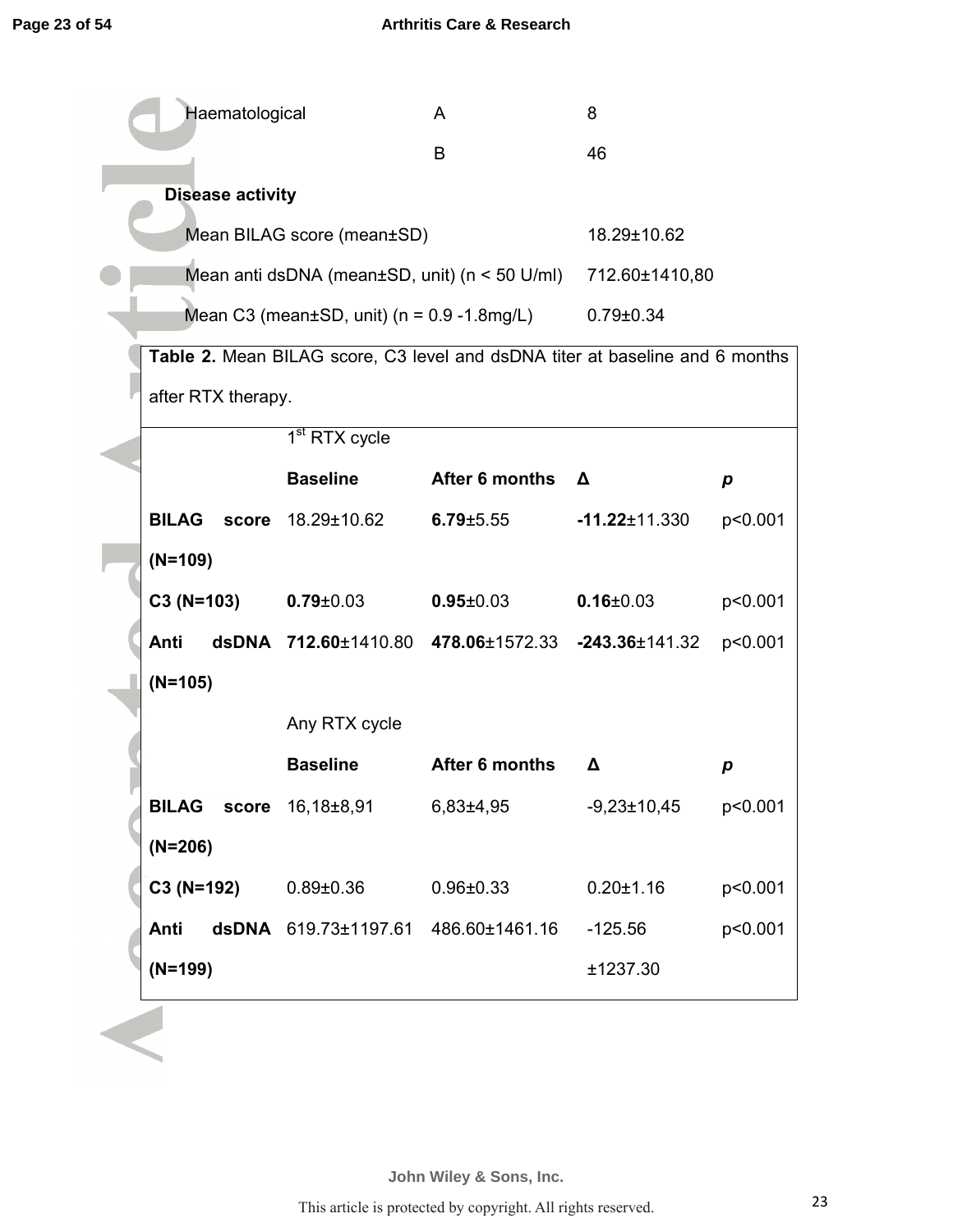**Table 3.** Response rate to therapy in terms of BILAG score, C3 level, anti dsDNA titer and depletion of CD19+ lymphocytes. 1<sup>st</sup> RTX cycle (at 6 All RTX cycles (at 6 months), % (95% CI) months), % (95% CI) % of patients with a 38.2% (28.9-47.5) 37.7% (30.8-44.6) decrease in anti dsDNA level ≥50% or normalization % of patients with an 36.5% (27.2-45.8) 31.8% (25.5-38.1) increase in C3 level ≥25% or normalization % of patients with complete 43.0% (33.7-52.3) 42.4% (35.7-49.1) response % of patients with partial 29.0% (20.5-37.5) 27.3% (21.2-33.4) response % of patients with no 28.0% (19.6-36.4) 30.2% (23.9-36.5) response % of patients successfully 94.0% (89.3-98.7) 92.0% (88.2-95.8) CD19+ lymphocytes

depleted (N=100)

**John Wiley & Sons, Inc.**

This article is protected by copyright. All rights reserved.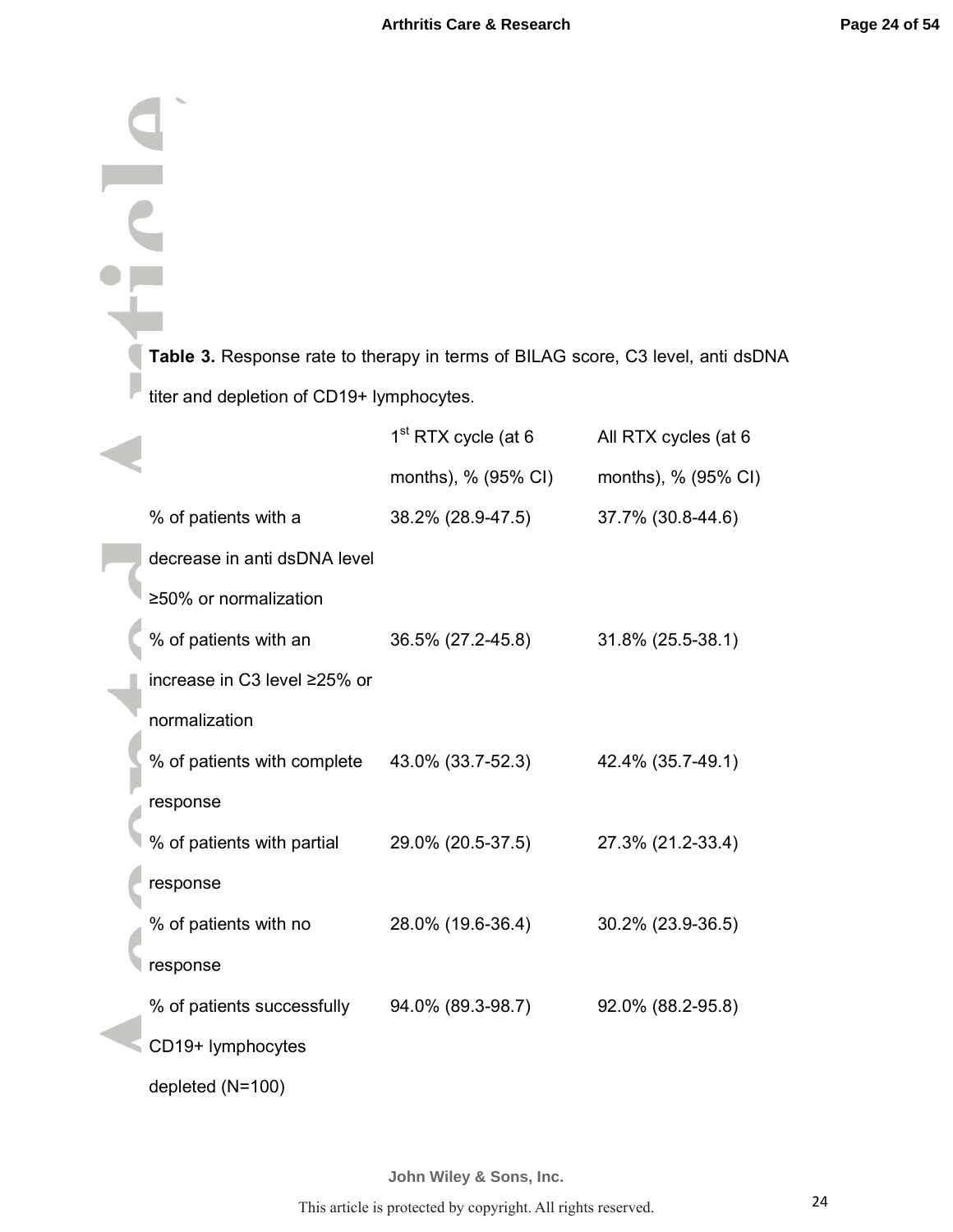$\bigcirc$ 

 $\overline{\phantom{a}}$ 

| Table 4. Changes in BILAG scores in responders to RTX treatment. |                  |                         |                |                                                                                         |                    |                |                |                |
|------------------------------------------------------------------|------------------|-------------------------|----------------|-----------------------------------------------------------------------------------------|--------------------|----------------|----------------|----------------|
|                                                                  | General          | Mucocutaneous           |                | Neurologic Musculoskeletal                                                              | Cardiorrespiratory | Vascular       | Renal          | Hematologic    |
| Total A/B                                                        | $33\,$           | 41                      | 12             | 55                                                                                      | 15                 | $\bf 8$        | 38             | 54             |
| $\mathsf{A}\to\mathsf{B}$                                        | $\pmb{0}$        | $\overline{2}$          | 0              | $\,6\,$                                                                                 | $\pmb{0}$          | $\pmb{0}$      | $\overline{7}$ | $\mathfrak{S}$ |
| $\mathsf{A}\to\mathsf{C}$                                        | $\overline{7}$   | $\overline{\mathbf{4}}$ | $\overline{2}$ | $\overline{7}$                                                                          | $\mathbf 1$        | $\overline{2}$ | $\,6\,$        | $\overline{2}$ |
| $\mathsf{A}\to\mathsf{D}$                                        | $\overline{2}$   | $\mathfrak{S}$          | $\mathbf{2}$   | $\sqrt{5}$                                                                              | $\,6\,$            | $\mathbf 1$    | $\mathbf 1$    | $\overline{2}$ |
| $\mathsf{B}\to\!\mathsf{C}$                                      | $\boldsymbol{9}$ | 11                      | $\pmb{0}$      | 13                                                                                      | $\pmb{0}$          | $\pmb{0}$      | 11             | 21             |
| $\mathsf{B}\to\!\mathsf{D}$                                      | 13               | 13                      | 4              | 15                                                                                      | $\overline{4}$     | $\overline{5}$ | $10$           | $\,6\,$        |
| C<br>$\blacksquare$                                              |                  |                         |                |                                                                                         |                    |                |                |                |
| CO                                                               |                  |                         |                | John Wiley & Sons, Inc.<br>This article is protected by converght. All rights reserved. |                    |                |                | 26             |